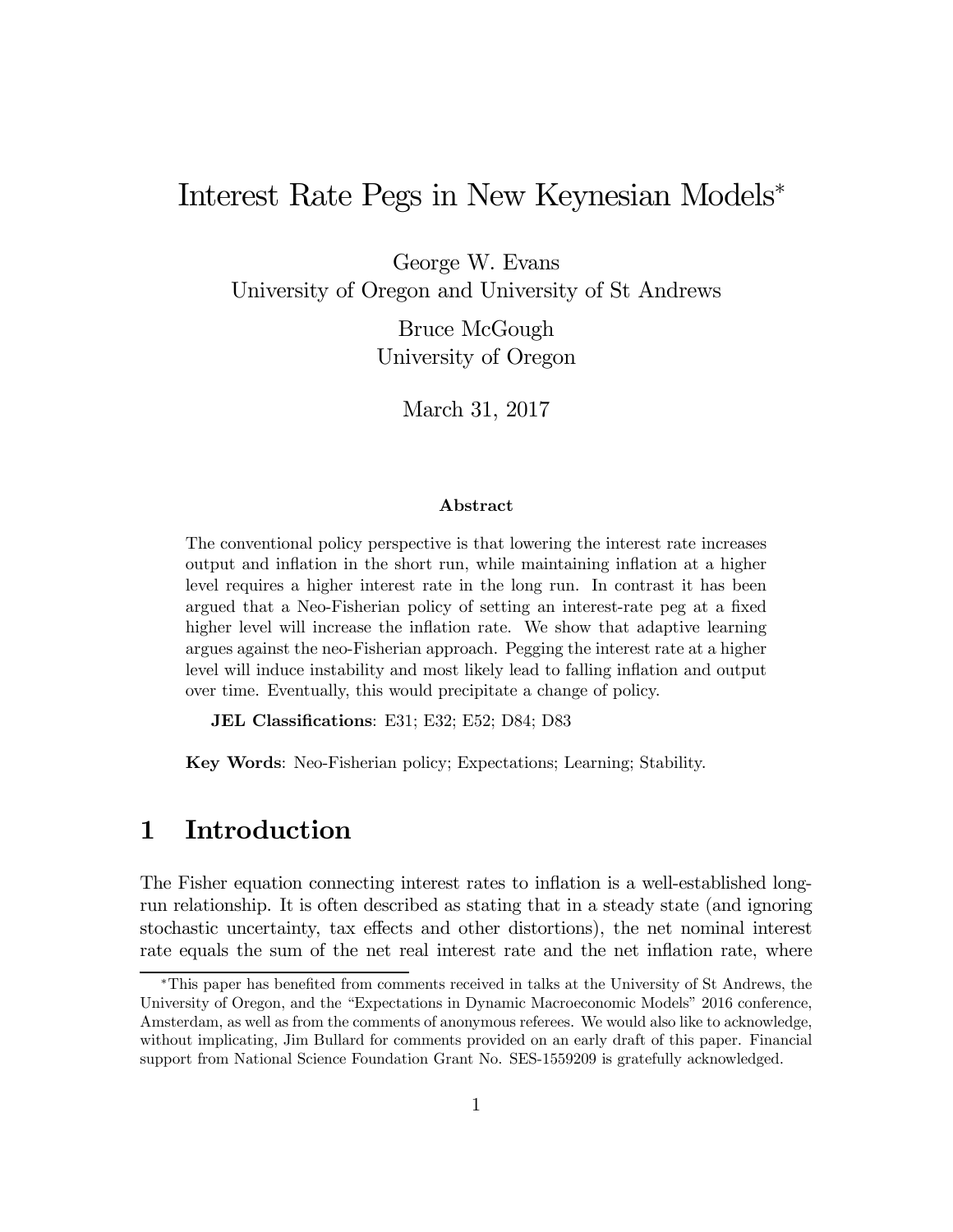the net real interest rate is in turn determined by the preferences of households and by the steady-state growth rate of output per capita. Taking the steady-state real interest rate as given, the Fisher equation implies that inflation and interest rates move together one for one, i.e. a one percentage point increase in the inflation rate must be accompanied by a one percentage point increase in the nominal interest rate. The Fisher equation can be grounded theoretically in the household consumption Euler equation, and there is considerable empirical cross-country and long-run timeseries support for it.

The conventional view, however, is that (i) the one-for-one positive relationship between inflation and (nominal) interest rates does not hold in the short run and (ii) higher interest rates do not *cause* higher inflation rates. For example, starting from a steady-state equilibrium with a positive (nominal) interest rate, if policy-makers use a standard Taylor rule to implement a higher inflation target, this may require lower interest rates in the short run while eventually leading to higher inflation and higher interest rates in the long run.

What has been called the neo-Fisherian view essentially disputes this causal chain and argues instead that an increase in the inflation rate can be obtained by the central bank raising interest rates. A particularly sharp interpretation, emphasized by Cochrane, suggests a policy of announcing and implementing a fixed peg of the nominal interest rate at a higher level. The Fisher equation then appears to imply that inflation will necessarily increase in order to leave the real interest rate unchanged. Cochrane (2015) argues that the Fisher relation identifies a stable steady state, and thus, "under an interest rate peg ... were the Fed to raise interest rates, sooner or later inflation must rise. This prediction has been dubbed the 'Neo-Fisherian' hypothesis." A more flexible interpretation of the neo-Fisherian view, which need not necessarily involve a fixed peg, has been expressed by other economists, including Williamson (2016b), who writes "The key Neo-Fisherian principle is that central banks can increase inflation by increasing their interest-rate targets ...". In this paper we assess the claims made by the sharper view; however, we return to a more general discussion later.<sup>1</sup>

Our central claim is that the sharp neo-Fisherian viewpoint is incorrect because it relies on a reduced-form rational expectations (RE) logic that neglects the mechanisms by which equilibrium is achieved. While RE is the standard benchmark in macroeconomics, an RE solution is an equilibrium object, and in order for it to be

<sup>&</sup>lt;sup>1</sup>Cochrane (2014) distinguishes among "super-pure," "pure" and "mild" neo-Fisherian views. All views involve an interest-rate peg, and are distinguished by the implied possible paths of inflation, reflecting the multiplicity of perfect-foresight solutions. For example, in response to an increase in the interest-rate peg, the super-pure view requires that inflation immediately jump to its new, higher long-run steady-state level; the pure view has inflation monotonically converging to this new long-run steady state; and the mild view allows for more conventional short-run responses before converging to the new steady state.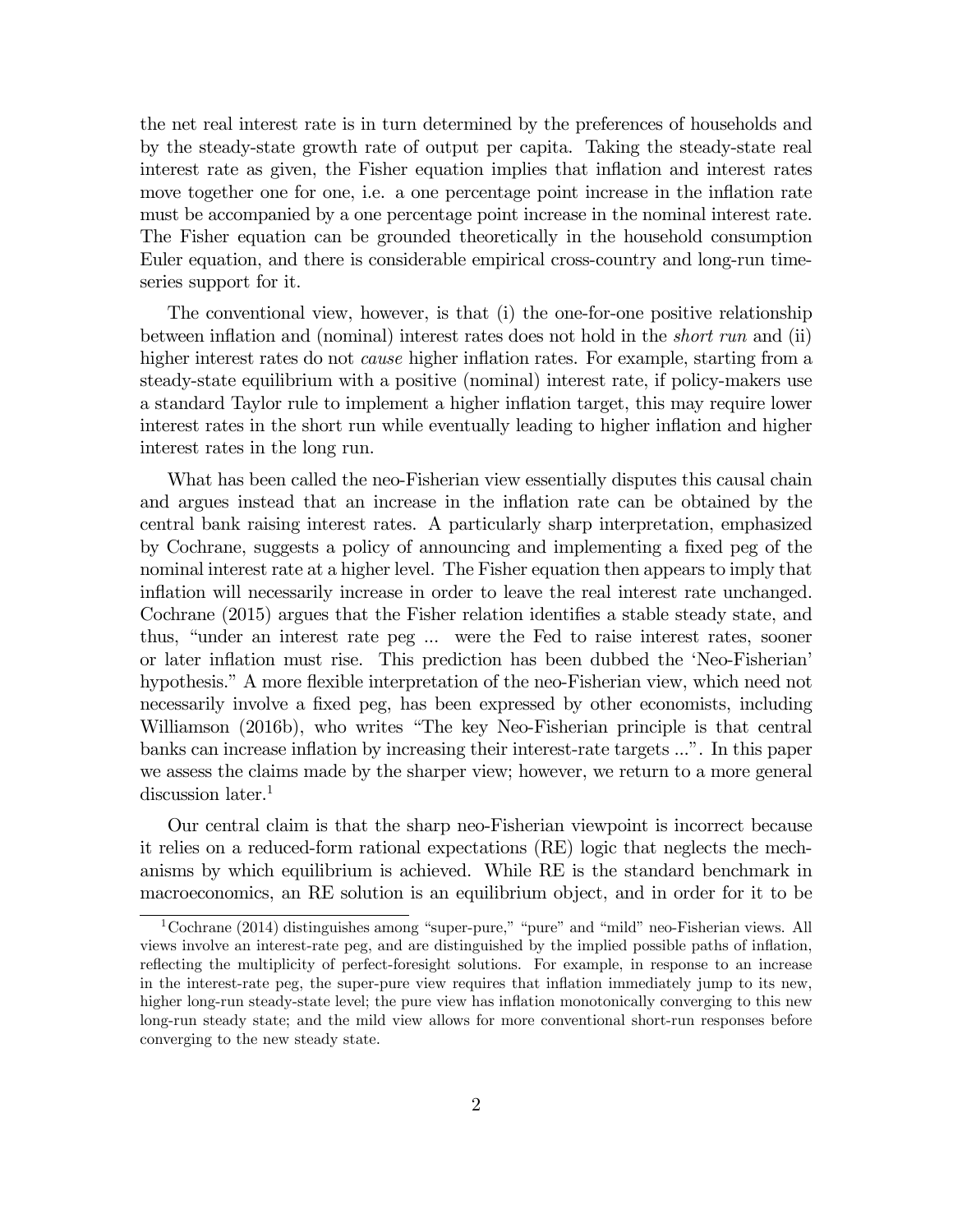viewed as a plausible outcome a mechanism needs to be specified that shows how a rational expectations equilibrium (REE) is attainable. The adaptive learning approach developed, for example, by Bray and Savin (1986), Marcet and Sargent (1989) and Evans and Honkapohja (2001), provides a natural mechanism for studying the stability of an REE.<sup>2</sup>

The results of the adaptive learning approach are directly applicable to the issue at hand. Using these tools we show that the neo-Fisherian policy delivers an REE that is not stable under learning, while conventional policy, in which the interest rate rule obeys the Taylor principle, delivers an REE that is stable under learning. We emphasize that many of the key results are essentially already available in the adaptive learning literature. In particular, the instability of an interest rate peg can be seen in Howitt (1982) and Evans and Honkapohja (2003), and the importance of the Taylor principle for stability of an interest rate rule is examined in Bullard and Mitra (2002). In the current paper we revisit this issue in the context of current monetary policy discussions and neo-Fisherian proposals. We therefore begin by situating the discussion within the US monetary policy environment of 2008 - 2016.

Following the Financial Crisis of 2008-9 and the subsequent Great Recession, policy interest rates have been at or close to zero for extended periods. For example, in the US the federal funds rate was in the zero to 0.25% range from late 2008 through 2015. Although the federal funds rate was lifted by 0.25% in December 2015, in Europe as of summer 2016 there were several countries with near zero (or even negative) interest rates paid by central banks on bank reserves. Despite these low interest rates, the rate of inflation, while positive, has tended to remain below target, and there has been concern by policymakers that the economy may be evolving toward an unintended low-inflation equilibrium consistent with the neo-Fisherian view that low interest rates lead to low inflation. This view was discussed by Bullard (2010, 2015), and has been forcefully argued by Cochrane (2015) who states, in his abstract, "Perhaps both theory and data are trying to tell us that, when conditions including adequate fiscal-monetary coordination operate, pegs can be stable and inflation responds positively to nominal interest rate increases."

In more recent commentary, Bullard (2016) noted that "market-based measures of inflation expectations have been declining in the US since the summer of 2014."3 However, in this context, instead of advocating higher interest rates in line with Cochrane (2015), Bullard (2016) argued that the deteriorating inflation expectations make a case for a slower pace of normalization to higher rates.

<sup>2</sup>McCallum (2007, 2009) has argued that in analysis of monetary policies, stability under leastsquares learning is a necessary condition for plausibility of an REE. See also Lucas (1985), who used adaptive learning in an overlapping generations model with money to argue that the monetary equilibrium should be selected over the autarky equilibrium.

<sup>&</sup>lt;sup>3</sup>A similar phenomenon has been observed recurrently in Europe and Japan, in which actual and expected inflation move close to the target inflation rate, only to then begin to decline.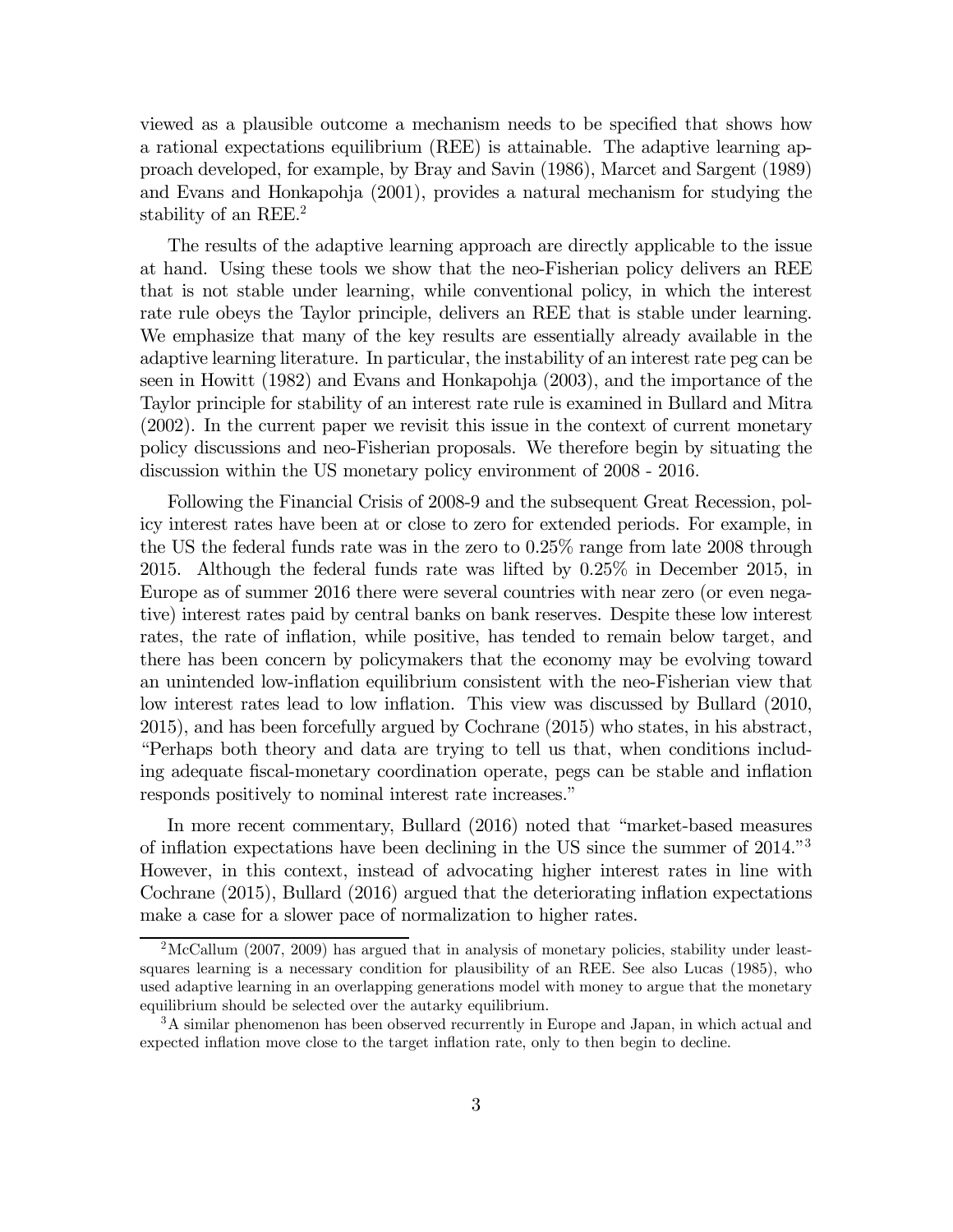The conflicting policy recommendations of conventional and neo-Fisherian approaches reflect also the multiplicity of rational expectations equilibria (REE) noted by Benhabib, Schmidt-Grohe and Uribe (2001). They emphasized that because of the zero lower bound (ZLB) on the nominal interest rate, an active Taylor rule at the inflation target implies a second, unintended, low-inflation (or deflation) equilibrium corresponding to an interest-rate peg at zero or a near-zero level.4 This might be viewed as implying that, if inflation and interest rates are low, then pegging the interest rate at the higher level consistent with the inflation target will eliminate the low-inflation steady state and push the economy to the higher target inflation rate.

However, the adaptive learning viewpoint casts doubt on the stability and relevance of the unintended low-inflation steady state. This steady state corresponds either strictly to an interest-rate peg at the ZLB or, less strictly, to a low-inflation steady state at which the Taylor principle is not satisfied, i.e. in which the policy interest rate responds only weakly to the inflation rate. As noted above, instability under an interest-rate peg was first demonstrated in a monetary model by Howitt (1992). In New Keynesian (NK) models an analogous result appears in Evans and Honkapohja (2003); and, for a discrete-time time version of the Benhabib, Schmidt-Grohe and Uribe (2001) model, the instability result for the unintended low-inflation steady state is provided in Evans, Guse and Honkapohja (2008) and Benhabib, Evans and Honkapohja  $(2014).5$ 

In this paper we begin in Section 2 by using the simplified NK model of Kocherlakota (2016) to develop and discuss the theory of monetary policy in the presence of adaptive agents. In particular we establish the generic instability of an interest rate peg in this model and analyze the robustness of the instability result to more sophisticated modeling environments, including alternative information assumptions, multivariate and stochastic extensions, and the zero lower bound. We also use this model to address the robustness concerns raised by Williamson (2016a).

In Section 3 we turn to a standard bivariate NK model, using the long-horizon decision-making formulation of Eusepi and Preston (2010) and employed by Evans, Honkapohja and Mitra (2016). An advantage of this set-up is that it allows us to incorporate announced changes in interest-rate policy into household decisions. This section reviews the key formal results for stability under adaptive learning.

Section 4 then takes up the policy issue of how to implement a change in the target inflation rate. For an economy initially in a steady state, we compare an increase in the inflation target that is implemented by an active Taylor rule around the new target with implementation by the neo-Fisherian policy of setting a fixed interest rate peg at a level consistent with the new, higher inflation target. We

 ${}^{4}$ By an active Taylor rule is meant one that locally satisfies the Taylor principle that net interest rates respond for than one for one to deivations from target of the inflation rate.

<sup>&</sup>lt;sup>5</sup>Concerns about REE of the type studied by Cochrane (2015) have been raised also by Garcia-Schmidt and Woodford (2015) and Evans and McGough (2015).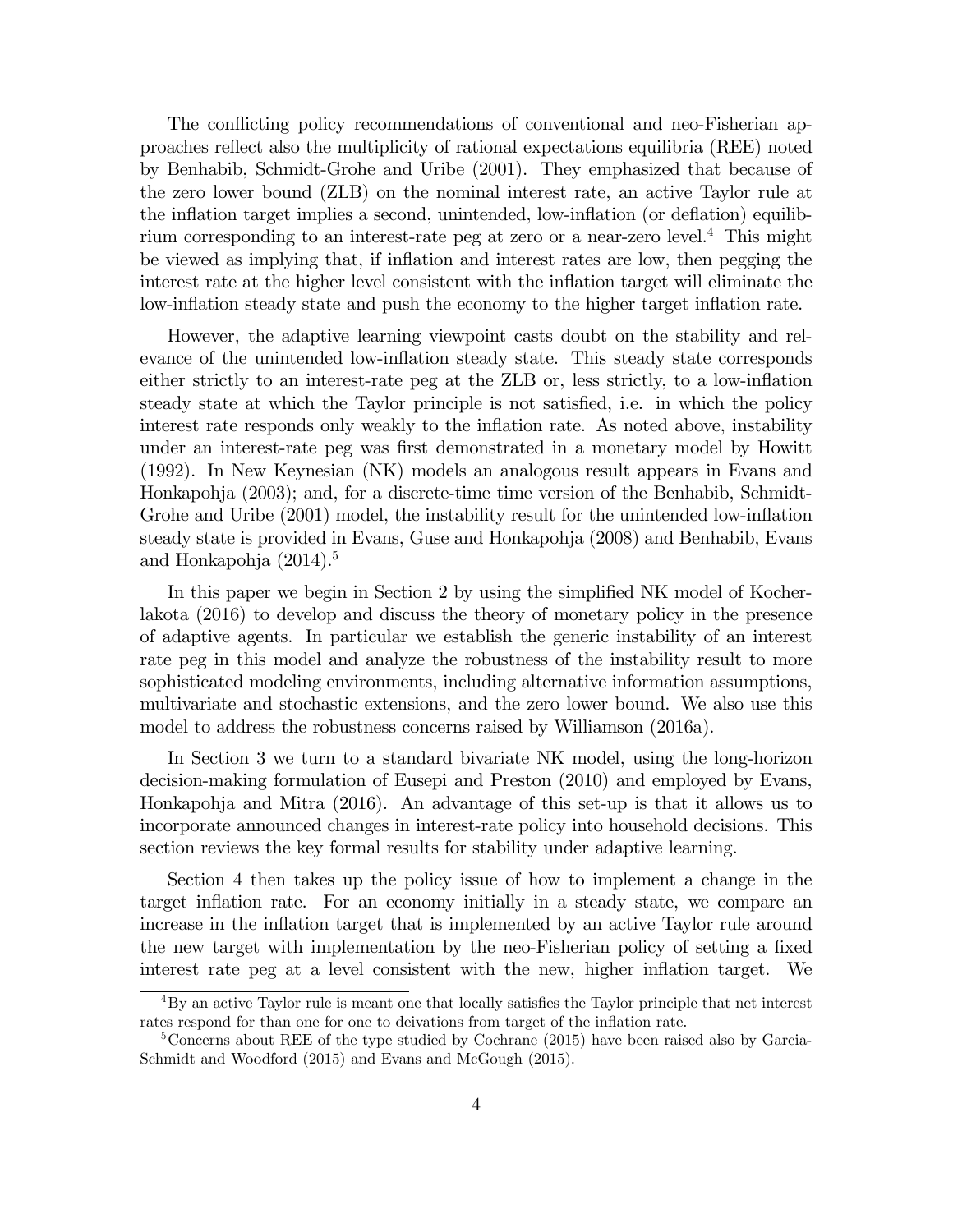show that the neo-Fisherian policy leads to instability. How soon this instability manifests itself depends on the extent to which expected inflation immediately adjusts upon announcement and implementation of the policy, but if the initial expectation adjustment falls even slightly short of full adjustment then under adaptive learning the expected path of the economy will be one of declining inflation and recession. The mechanism is straightforward: under an interest rate peg, lower inflation expectations lead to higher ex-ante real interest rates and hence to declining output and inflation. In contrast an increase in the inflation target implemented by a Taylor rule that satisfies the Taylor principle will lead to convergence to the new steady state at the higher inflation target regardless of how inflation expectations initially adjust.

Finally, in Section 5 we turn to the issue of policy normalization in an environment — like the one that was present in the US in late 2015 and the first half of 2016 — in which the interest rate remains near the ZLB, output growth is steady, though low, and labor markets are strengthening, but in which inflation and inflation expectations remain below the 2% policy target. In considering the policy question we allow for concerns by policymakers that the economy might experience a sequence of adverse demand shocks over the next six quarters. In this context we first compare normalization implemented by an immediate return to the Taylor rule with a delayed normalization to a Taylor rule after a specified period. The results depend on whether or not the adverse shocks are realized, but we find a significant asymmetry: an immediate normalization when the adverse shocks do materialize leads to a significant recession, whereas a delayed normalization when the shocks do not materialize leads to a modestly larger temporary overshooting of the inflation target.

In contrast to both of these cases are the results of a normalization based on the neo-Fisherian policy of an increase in the interest rate to a fixed peg. This leads to instability whether or not the bad shocks materialize. If expectations evolve fully according to adaptive learning the result will be a rapidly developing recession due to high real interest rates. Even in the extreme case of full or near-full initial adjustment of inflation expectations, and assuming the bad shocks do not materialize, the results of Sections 3 and 4 imply that under a fixed peg the smallest disturbance will eventually lead to economic instability.

### 2 A Simplified NK Model

To expose the principal mechanisms at play, in this Section we adopt a simplified NK model proposed by Kocherlakota (2016) and used by Williamson (2016a) in discussing an earlier version of our paper. This model is also convenient for demonstrating the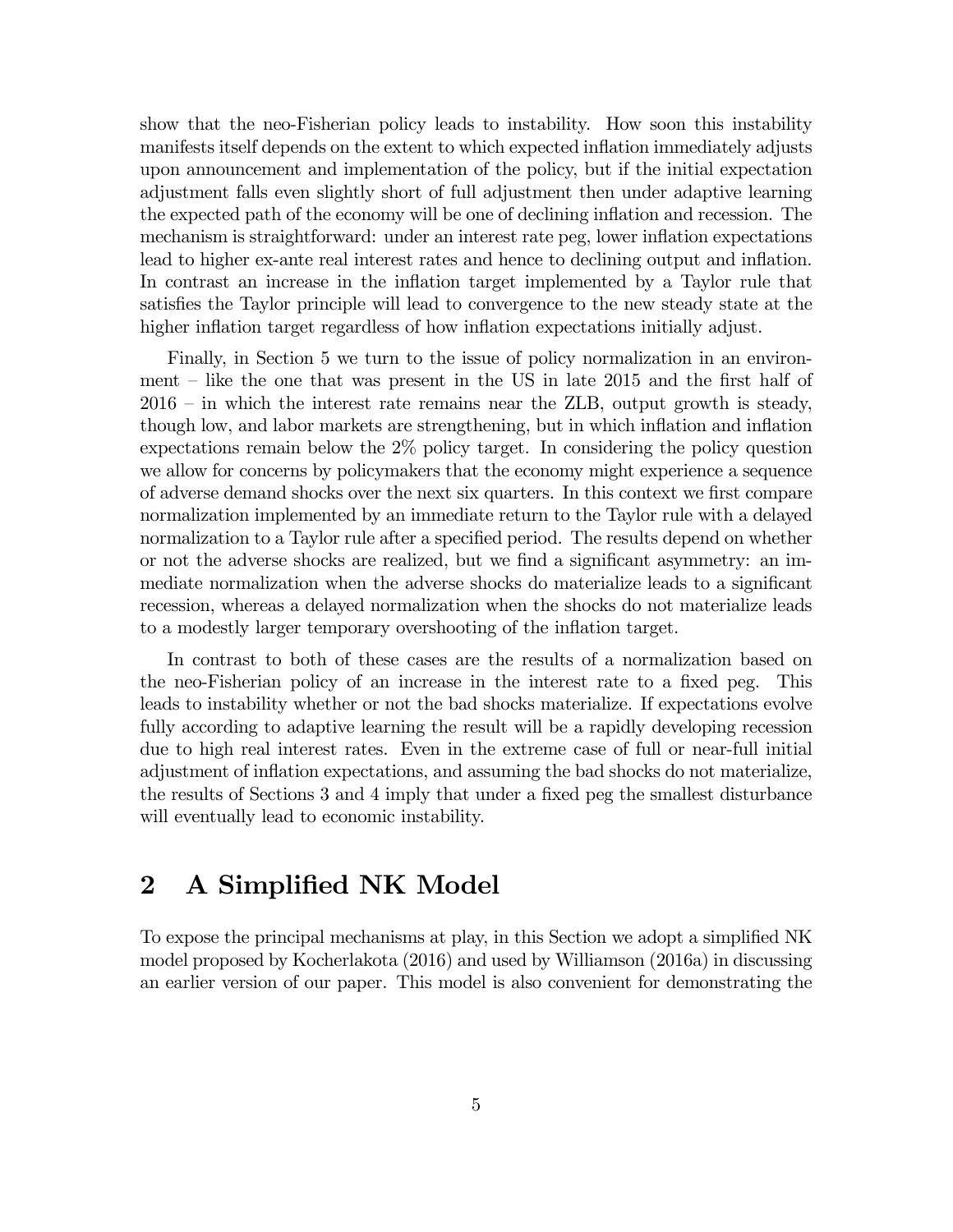robustness of our results. The simplified NK model may be written

$$
y_t = -\sigma^{-1}(R_t - \hat{E}_t \pi_{t+1} - r) + \hat{E}_t y_{t+1}
$$
 (1)

$$
\pi_t = by_t + v_t \tag{2}
$$

$$
R_t = R^* + \phi_\pi \hat{E}_t (\pi_{t+1} - \pi^*), \tag{3}
$$

where now y is the output gap,  $\pi$  is the net inflation rate,  $\pi^*$  is the inflation target, R is the net nominal interest rate,  $r$  is the natural interest rate and  $R^*$  is the interestrate target. Equation (1) is the IS-relation. Equation (2) is a non-accelerationist Phillips curve with slope  $b > 0$ ; this curve can be viewed as an NK Phillips curve with the usual dependence on inflation expectations eliminated. In order to discuss the importance of stochastic shocks in a learning context, we have introduced a white noise inflation shock  $v_t$ . Equation (3) is the policy rule, with  $\phi_{\pi} = 0$  corresponding to an interest-rate peg, and with  $\phi_{\pi} > 1$  providing a rule that satisfies the Taylor principle. The interest-rate and inflation targets are assumed compatible with a longrun steady state:  $\pi^* = R^* - r$ . The non-stochastic steady state of this model (for  $v_t \equiv 0$ ) is given by  $y_t = y^* = b^{-1}\pi^*, R_t = R^*,$  and  $\pi_t = \pi^*.$ 

This model is simplified, relative to the model used in our Sections 3 and 4, in two distinct ways. First, the inflation equation (2) has in effect been reduced to a traditional Phillips curve. Second, when these equations are interpreted as behavioral equations, as they are under adaptive learning, decisions are based on one-step ahead forecasts. With an additional assumption, given below, the system can be further reduced to a univariate linear system in which analytical results on learning dynamics can be readily obtained.

#### 2.1 Adaptive learning in the simplified model

The simplified model (1)-(3) has, as an REE, the stochastic steady state  $y_t = y^*$  and  $\pi_t = \pi^* + v_t$ , so that  $E_t \pi_{t+1} = \pi^*$ . To determine whether this REE is stable under adaptive learning it is convenient to reduce the model to a single endogenous variable by assuming that agents understand and make-use of (2), so that their expectations of future output satisfy

$$
\hat{E}_t y_{t+1} = b^{-1} \hat{E}_t \pi_{t+1}.
$$

Combining equations we have

$$
\pi_t = (1 - \psi)\pi^* + \psi \hat{E}_t \pi_{t+1} + v_t, \text{ where } \psi = 1 - \sigma^{-1}b(\phi_\pi - 1). \tag{4}
$$

This equation is often called the "temporary equilibrium" equation — an approach introduced by Hicks (1939) — because its specifies how inflation is determined in equilibrium by expectations and the exogenous shocks.

Under adaptive learning we assume that agents do not fully trust the inflation target  $\pi^*$  because they have doubts about the central bank's commitment and/or its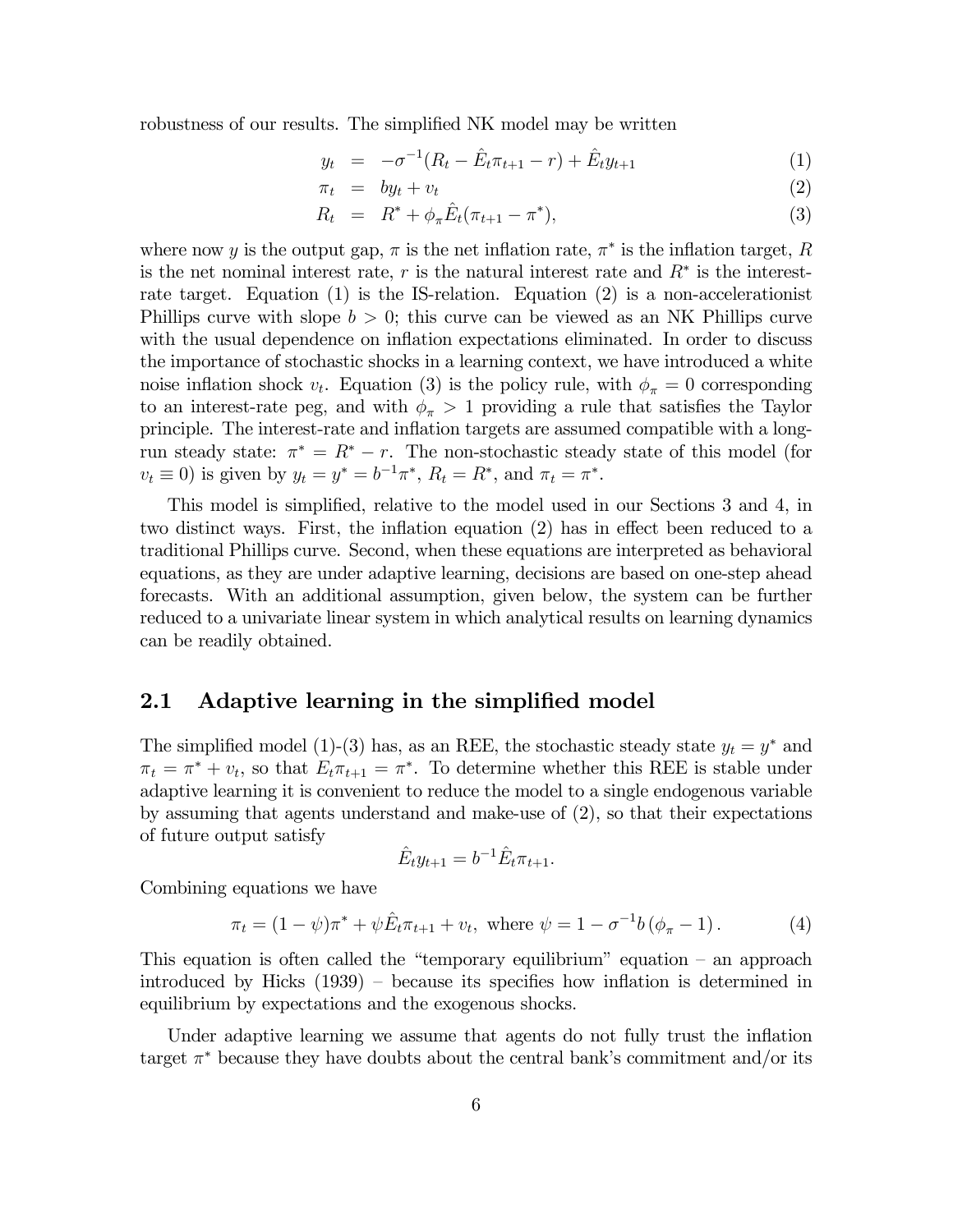ability to hit the target. Assume, therefore, that private agents update their inflation forecasts using observed data according to the statistical rule

$$
\hat{E}_t \pi_{t+1} = a_t, \text{ where } a_t = a_{t-1} + \kappa_t (\tilde{\pi}_t - a_{t-1}). \tag{5}
$$

Here  $\tilde{\pi}_t$  can be viewed as the agents' estimate of inflation at the beginning of time t, and we will consider two cases  $\tilde{\pi}_t = \pi_{t-1}$  and  $\tilde{\pi}_t = \pi_t$ .

The adjustment coefficient  $\kappa_t > 0$  is called the "gain" and two common assumptions are standard. Under decreasing gain  $\kappa_t \to 0$  as  $t \to \infty$  at a suitable rate. The most widely used specification is  $\kappa_t = t^{-1}$ , or more generally  $\kappa_t = (N+t)^{-1}$  for some  $N \geq 0$ . Decreasing gain is usually used in situations where the model dynamics are stationary, or asymptotically stationary, and corresponds to equal weighting of current and past data since  $\kappa_t = t^{-1}$  implies that each of the t data points receives weight  $t^{-1}$ . (Including  $N > 0$  can be viewed as beginning learning with a *prior* equivalent to an initial sample size of  $N$ ). An alternative assumption, also widely used, is constant gain, i.e.  $\kappa_t = \kappa \in (0, 1]$ . This is typically employed when model dynamics are viewed as subject to occasional or evolving structural change, and corresponds to discounting past data at geometric weight  $1 - \kappa$ .

Using stochastic approximation theory a well-known strong and sharp result can be obtained that covers both cases  $\tilde{\pi}_t = \pi_{t-1}$  and  $\tilde{\pi}_t = \pi_t$ :

**Proposition 1** Consider the model  $(4)$  with adaptive learning dynamics (5). Assume either  $\tilde{\pi}_t = \pi_{t-1}$  or  $\tilde{\pi}_t = \pi_t$  and gain sequence  $\kappa_t = (N+t)^{-1}$ . If  $\phi_{\pi} > 1$  then  $a_t \to \pi^*$ as  $t \to \infty$  with probability one. If  $\phi_{\pi} < 1$  then  $a_t$  converges to  $\pi^*$  or any other value with probability zero.

The stable case corresponds to the Taylor principle  $\phi_{\pi} > 1$ . An exogenous interest rate peg,  $\phi_{\pi} = 0$ , is always unstable under learning. This is the case even if the initial estimate is  $a_0 = \pi^*$ : random shocks  $v_t$  will move the estimate  $a_t$  away from  $\pi^*$  and the sequence of estimates  $a_t$  will then diverge.

The proof of the Proposition requires putting the system into stochastic recursive algorithm (SRA) form; see Marcet and Sargent (1989) or Evans and Honkapohja (2001). For the case  $\tilde{\pi}_t = \pi_{t-1}$ , this is particularly straightforward: the system (4)-(5) can be written

$$
a_t = a_{t-1} + (N+t)^{-1} (\sigma^{-1}b(\phi_\pi - 1)\pi^* - \sigma^{-1}b(\phi_\pi - 1)a_{t-1} + v_t),
$$

which is in standard SRA form. The stability condition from stochastic approximation results is  $-\sigma^{-1}b(\phi_{\pi}-1)$  < 0, i.e.  $\phi_{\pi}>1$ . For the case  $\tilde{\pi}_t = \pi_t$ , it can be verified that the recursion in  $a_t$  is the same except that N is replaced by  $N' = N - 1 + \sigma^{-1} b (\phi_\pi - 1)$ . Although the transitional paths will be somewhat different, the stability results are identical for the cases  $\tilde{\pi}_t = \pi_{t-1}$  and  $\tilde{\pi}_t = \pi_t$ .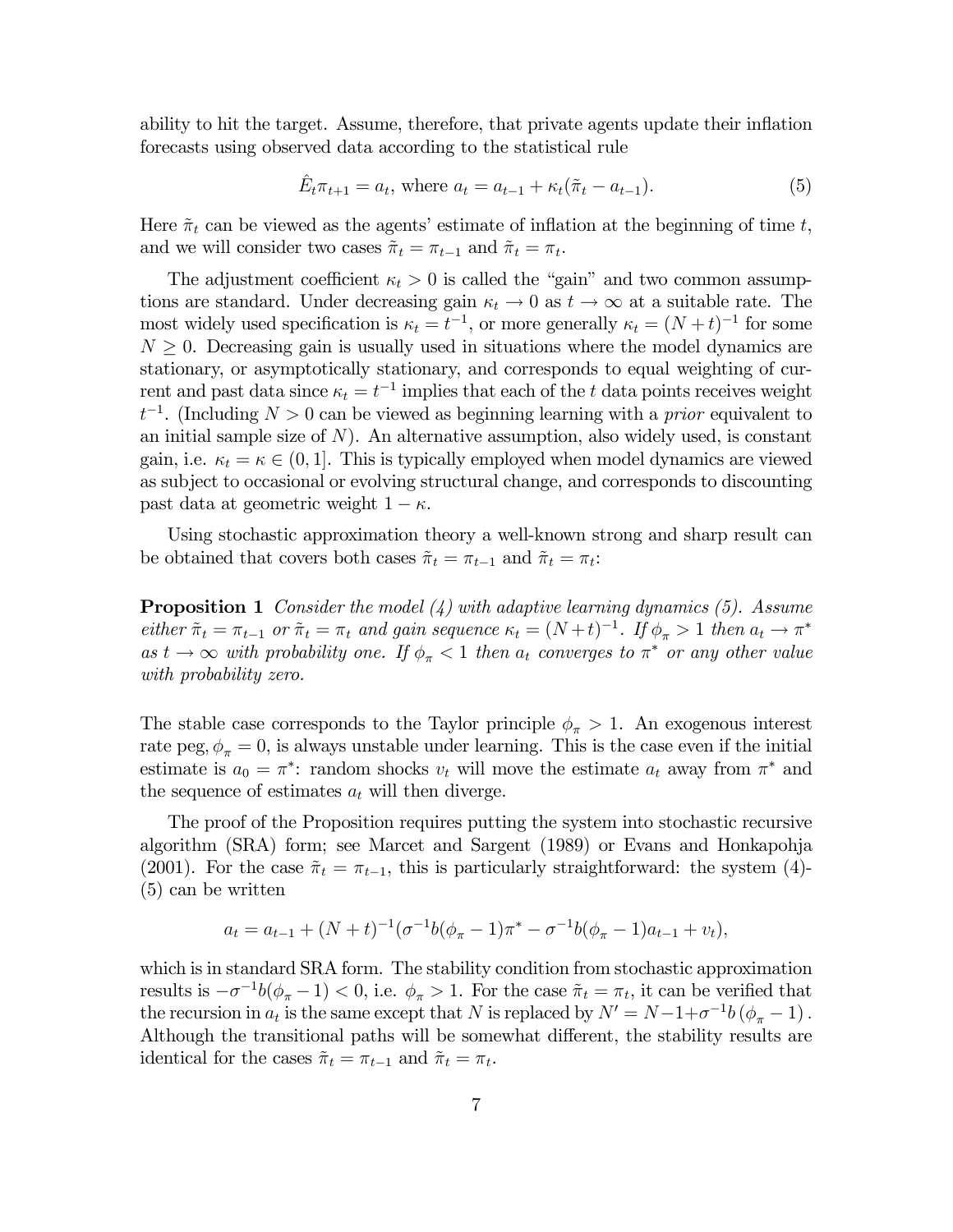Because the model is stochastic, convergence of learning to the REE requires decreasing gain. Consider the case  $\tilde{\pi}_t = \pi_{t-1}$ . (We focus on  $\tilde{\pi}_t = \pi_t$  in Section 2.2.) With constant gain  $\kappa$  inflation expectations  $E_t \pi_{t+1} = a_t$  follow the AR(1) process

$$
a_t = (1 - \kappa \sigma^{-1} b(\phi_\pi - 1)) a_{t-1} + \kappa (\sigma^{-1} b(\phi_\pi - 1) \pi^* + v_t).
$$
 (6)

If  $\phi_{\pi}$  < 1 this process is explosive for all  $0 < \kappa \leq 1$ . The Taylor principle  $\phi_{\pi} > 1$  is thus necessary for a non-explosive process, and for any given gain  $0 < \kappa \leq 1$  there is an open set of policies  $1 < \phi_{\pi} < \phi_{\pi}(\kappa)$  such that expectations converge to a stochastic process centered on RE.6

Full convergence to RE is prevented by the constant gain, which induces persistent stochastic perturbations to expectations in response to the *iid* shocks  $v_t$ . Furthermore, the variance of the ergodic distribution is

$$
var(a_t) = \frac{var(v_t)}{\sigma^{-1}b(\phi_{\pi} - 1)} \frac{\kappa}{(2 - \kappa \sigma^{-1}b(\phi_{\pi} - 1))},
$$

which is increasing in  $\kappa$  over the range  $0 < \kappa < 2\sigma b^{-1}(\phi_{\pi}-1)^{-1}$ . A large gain  $\kappa$  leads to large persistent deviations from RE. In a stationary environment agents will want to either use decreasing gain or a small constant gain to minimize forecast errors.

Constant gain is often used, despite the lack of full convergence to RE, because it makes forecast parameters more alert to structural change of unknown form. If structural change is present or potentially present, there is a trade-off between tracking change and filtering random shocks. The optimal choice of constant gain depends on the degree of structural change. In practice plausible empirical values for the gain appear to be relatively small, e.g. Branch and Evans (2006) find that appropriate values for quarterly US output and inflation data are in the range  $\kappa = 0.01$  to  $\kappa = 0.06$ .

The results just given assume a single white-noise exogenous shock, but the results are more general. For example, if  $v_t$  is assumed to be an observable stationary  $AR(1)$ process,  $v_t = \rho v_{t-1} + \varepsilon_t$ , where  $|\rho| < 1$ , the corresponding RE takes the form  $\pi_t =$  $\pi^* + \bar{c}v_t$ , where  $\bar{c} = (1 - \psi \rho)^{-1}$ . Under adaptive learning agents estimate the model  $\pi_t = a + cv_t$  using recursive least squares to update estimate  $(a_t, c_t)$  over time. Again, the Taylor principle  $\phi_{\pi} > 1$  is needed for stability of the REE under learning.

The results also hold for the standard bivariate NK model in which the Phillips curve takes the more usual form  $\pi_t = \beta E_t \pi_{t+1} + by_t + v_t$  and the IS curve (1) includes an observable AR(1) exogenous shock. Bullard and Mitra (2002) show the important role of the Taylor principle under alternative interest rate rules for obtaining stability under learning of the REE. Closely related results are given in Evans and Honkapohja (2003). Section 3 below gives the analogous results when households and firms make decisions based on infinite-horizon decision rules and forecasts based on adaptive

<sup>&</sup>lt;sup>6</sup>Policies  $\phi > \bar{\phi}_{\pi}(\kappa)$  lead to cyclical overshooting. Note that  $\bar{\phi}_{\pi}(\kappa) \to \infty$  as  $\kappa \to 0$ .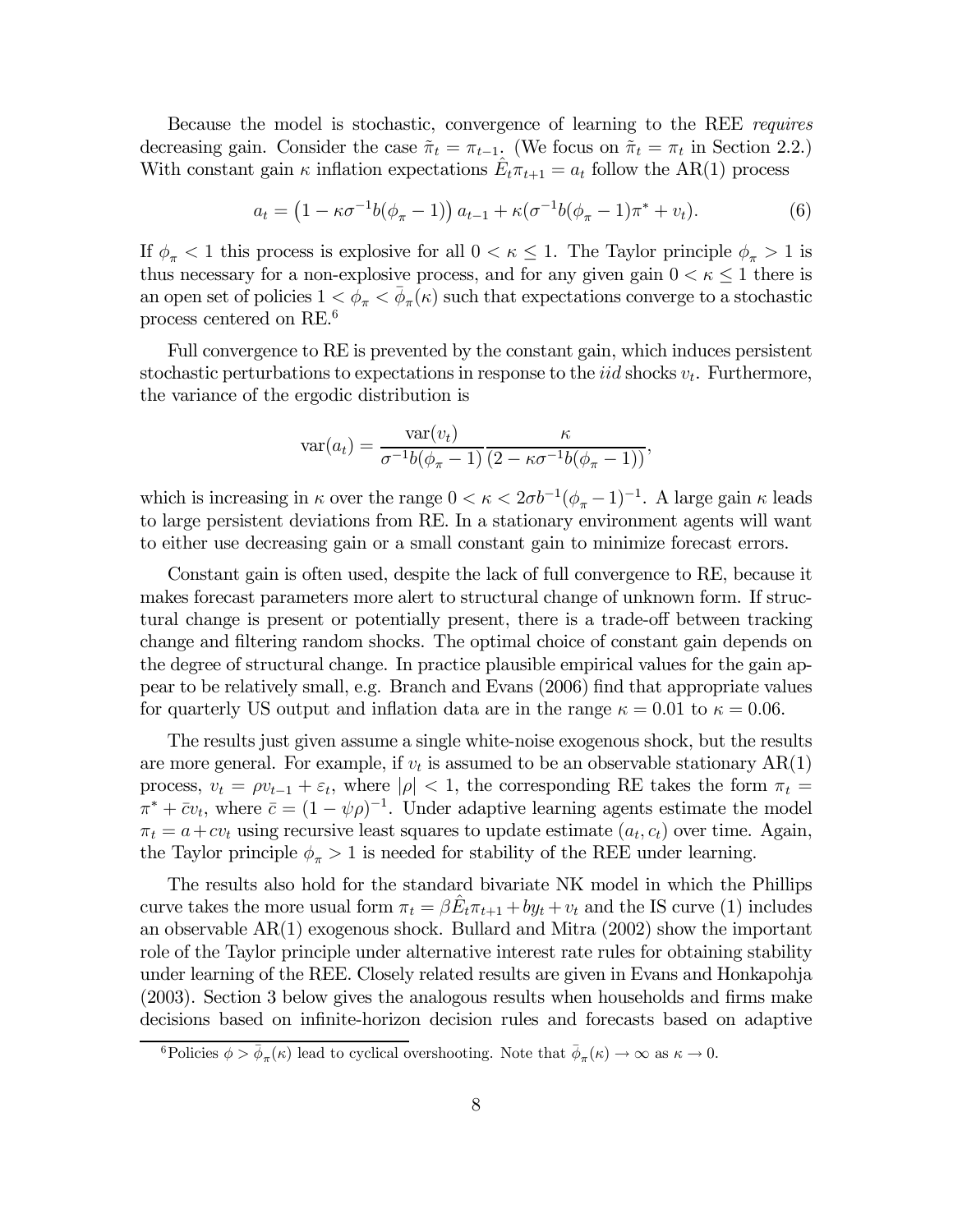learning. Our presentation in Section 3 omits random shocks in order to simplify the argument, but the results can readily be extended to the stochastic case along the lines discussed in the current section.

#### 2.2 Contemporaneous timing and TE-stability

We now discuss the contemporaneous-timing case, i.e.  $\tilde{\pi}_t = \pi_t$  emphasized by Williamson (2016a). With constant gain  $0 < \kappa \leq 1$  we have  $a_t = a_{t-1} + \kappa((1 \psi$ ) $\pi^* + \psi a_t - a_{t-1}$ ). Recalling  $\psi = 1 - \sigma^{-1} b (\phi_\pi - 1)$ , stability obtains when  $1 - \kappa <$  $|1 - \kappa + \kappa \sigma^{-1} b(\phi_{\pi} - 1)|$ . Once again we have stability if  $\phi_{\pi} > 1$  so that the Taylor principle is satisfied. However, as Williamson points out, if  $\phi_{\pi}$  < 1 then stable cases can arise for large  $\kappa$ . In particular, if  $\phi_{\pi} = 0$  stability obtains when  $2\sigma/(2\sigma + b) < \kappa < 1$ . However, temporary equilibrium (TE) analysis shows that this condition confers serious theoretical deficiencies.

Temporary equilibrium, which, using  $\pi_{t+1}^e = \hat{E}_t \pi_{t+1}$  in (4)-(5), is characterized by

RF: 
$$
\pi_t = \pi^* + \psi(\pi_{t+1}^e - \pi^*) + v_t
$$
 and AE:  $\pi_{t+1}^e = (1 - \kappa)\pi_t^e + \kappa \pi_t$ , (7)

yields an evident simultaneity: given the current exogenous shock  $v_t$  (if present) and last period's inflation expectation  $\pi_t^e$ , current inflation  $\pi_t$  depends on inflation expectations  $\pi_{t+1}^e$  which in turn depends on inflation  $\pi_t$ . It is natural to view coordination on the solution to this system as arising from an implicit TE dynamic, with  $\pi_{t+1}^e$ adjusting to solve the system in a manner similar to the way prices adjust to clear competitive markets. For the solution to be viewed as an attainable outcome, it must be TE-stable, that is, robust to perturbations in  $\pi_{t+1}^e$ .

To analyze TE-stability, take  $\pi_t^e$  and  $v_t$  as given and let  $(\pi_{t+1}^e, \pi_t) = (\tilde{\pi}, \hat{\pi})$  solve the system (7). Equation AE may be interpreted as the inflation expectation  $\pi_{t+1}^e$  needed to support the inflation rate  $\pi_t$ . In Figure 1, the lines corresponding to equations (7) are plotted in  $(\pi_{t+1}^e, \pi_t)$ -space and the intersection corresponds to the temporary equilibrium. Now suppose agents' expectations  $\pi_{t+1}^e = \pi^e$  are too high, i.e.  $\pi^e > \tilde{\pi}$ , and let  $\pi$  be the inflation rate generated by these beliefs via RF. Finally, let  $\tilde{\pi}^e$  be the inflation expectations needed to support the inflation rate  $\pi$ . In the left panel of Figure 1 the slope of AE is flatter than RF, whence  $\tilde{\pi}^e > \pi^e$ . It follows that the TE-dynamic would result in inflation expectations being "pushed" away from  $\tilde{\pi}$ : the solution is not robust to (even very small) perturbations in expectations. The condition for robustness to perturbations in expectations is  $\kappa < \sigma (\sigma + b(1 - \phi_{\pi}))^{-1}$ , which corresponds to the the right panel of Figure 1.

The theoretical deficiency of the asymptotic stability condition  $2\sigma/(2\sigma+b) < \kappa <$ 1 is now evident. When this condition holds, the system (7) is not TE-stable, and thus the solution should not be viewed as an attainable outcome.<sup>7</sup>

<sup>&</sup>lt;sup>7</sup>TE-instability also leads to implausible comparative statics: in the left panel, a positive inflation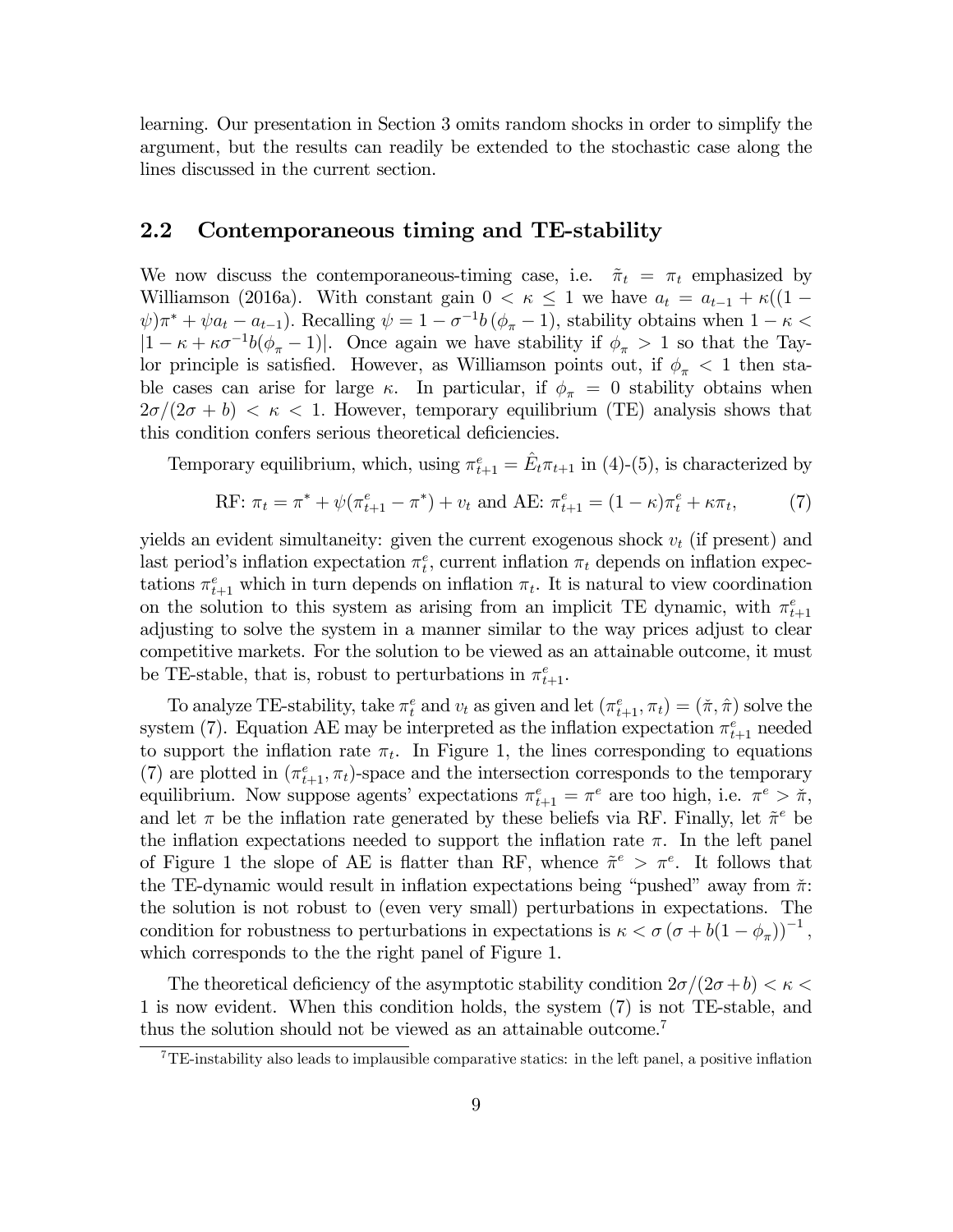

Figure 1: Temporary equilibrium with simultaneity of expectations.

#### 2.3 The zero lower bound

A final issue to be addressed is how our arguments are affected by the interest rate zero lower bound (ZLB). We have so far managed to side-step this issue, in order to not distract from our central points, but we now discuss how our analysis can take the ZLB into account. The interest rate rule (3) is now modified to the following rule:

$$
R_t = \max \left\{ 0, \pi^* + r + \phi_\pi \hat{E}_t (\pi_{t+1} - \pi^*) \right\},\,
$$

which implies that the reduced form equation  $(4)$  is replaced by

$$
\pi_t = \max \left\{ \begin{array}{c} b\sigma^{-1}r + (1 + b\sigma^{-1})\,\hat{E}_t \pi_{t+1} \\ b\sigma^{-1} \pi^*(\phi_\pi - 1) + (1 - b\sigma^{-1}(\phi_\pi - 1))\,\hat{E}_t \pi_{t+1} \end{array} \right., \tag{8}
$$

where for simplicity we now omit the exogenous shock  $v_t$ . When  $\phi_{\pi} > 1$ , so that the Taylor principle is satisfied, it can be seen that there are now two REE steady states. We again have a steady state at  $\pi_t = \pi^*$  with  $R_t = R^* = \pi^* + r$ . However there is also a steady state  $\pi_t = \pi_L \equiv -r$  with  $R_t = 0$ .

Using arguments analogous to those of Section 2.1 it can be shown that while the  $\pi_t = \pi^*$  REE continues to be stable under learning, the REE  $\pi_t = \pi_L < \pi^*$ is not stable under learning: near  $\hat{E}_t \pi_{t+1} = \pi_L$ , and for all  $\hat{E}_t \pi_{t+1} < \pi_L$  we have  $\phi_{\pi} = 0$  and Proposition 1 applies. For initial expectations  $\pi_{t+1}^e > \pi_L$ , expectations will be revised upward over time and there will be convergence to  $\pi_t = \pi^*$ . However, if initial inflation expectations are sufficiently pessimistic, so that  $\pi_{t+1}^e < \pi_L$ , then expectations will be revised downward over time, so that  $\pi_{t+1}^e \to -\infty$ . Under our

shock  $v_t$  shifts RF upward, leading in equilibrium to lower inflation and expected inflation.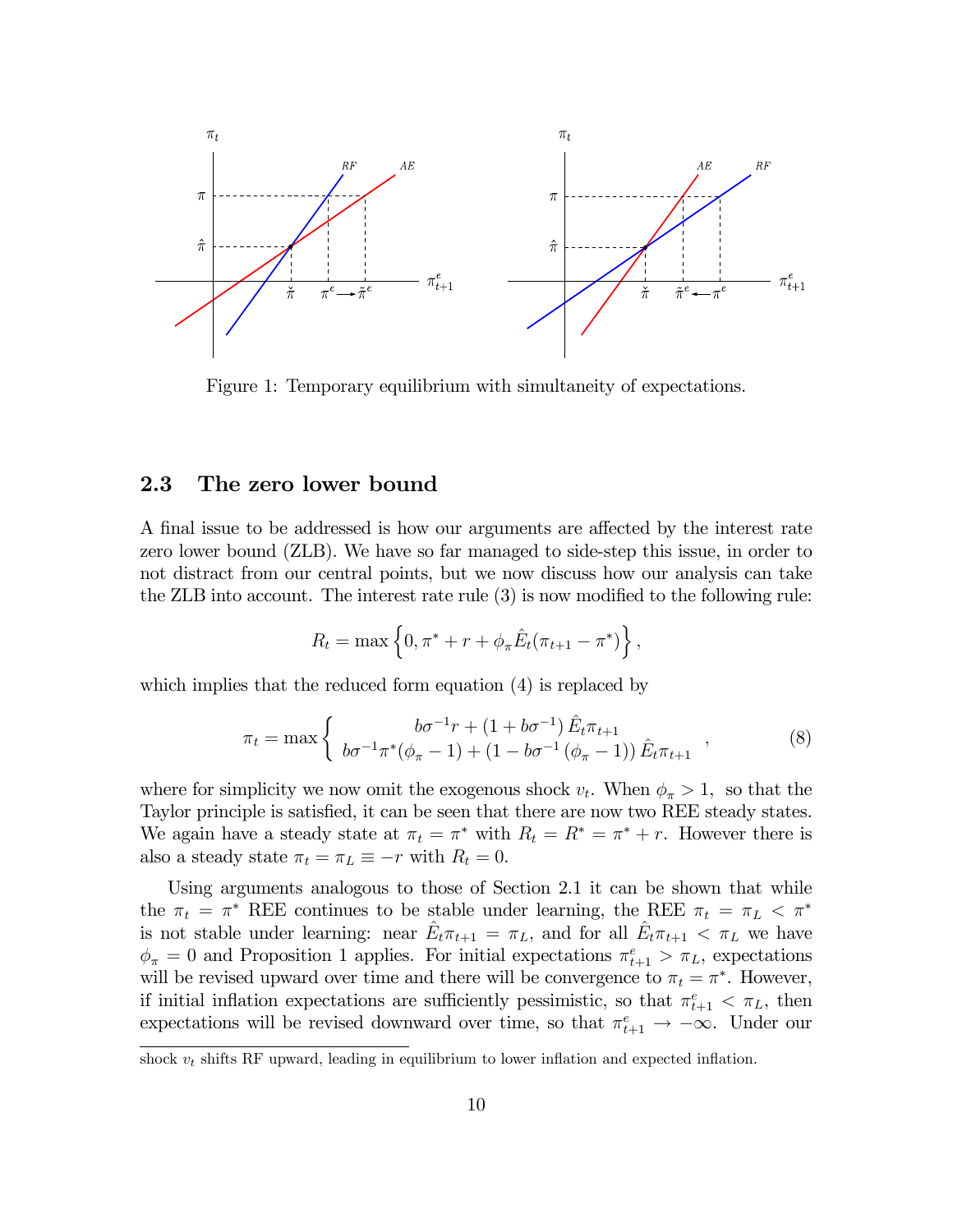assumptions it also follows that  $\pi_t$  and  $y_t$  fall without bound. This is the deflationary trap emphasized as a possible outcome in Evans, Guse and Honkapohja (2008).<sup>8</sup>

### 2.4 Discussion

To summarize, Section 2.1 shows that under adaptive learning with decreasing gain, the Taylor principle  $\phi_{\pi} > 1$  is critical for stability and asymptotic convergence to the RE, while a fixed interest rate peg is never stable. These results hold regardless of which information timing assumption is made for updating expectations using observed inflation. These results carry over to the use of a constant gain, which discounts older data. Convergence in this case is to a stochastic process near to and centered on the RE, provided the gain is not large. Agents will have an incentive to use a small constant gain or a decreasing gain, because large constant gains will lead to a high forecast error variance that can be avoided by using a smaller gain.

In Section 2.2, an apparent exception to the importance of the Taylor principle for stability, and to the universal instability of a fixed interest-rate peg, is considered. However, this case is shown to be theoretically defective. Precisely in this case the temporary equilibrium itself is not stable: there is no natural mechanism by which the temporary equilibrium could be achieved.

Finally, in Section 2.3, we allow for the ZLB and show that the  $\pi^*$  REE is locally stable under learning: there will be convergence to the RE steady state provided initial expectations  $E_t \pi_{t+1}$  are not too pessimistic. In the model in Section 3, to which we now turn, we will also incorporate a ZLB.

### 3 The Benchmark NK Model

We now turn to a standard NK model based on a Rotemberg price friction. There is a continuum of identical, infinitely-lived households. The representative household chooses its consumption bundle and labor supply based on current and expected values of income, inflation and interest rates. There is a continuum of monopolistically competitive firms that hire labor and set prices for their differentiated goods based on current and expected values of output, inflation and interest rates. A quadratic adjustment cost is imposed to impart the nominal pricing friction. When closed with a Taylor rule, the symmetric REE of this entirely standard model satisfies the usual 3-equation system: see, e.g., Evans, Guse and Honkapohja (2008) for details.

We now modify the model to allow for boundedly-rational households and firms.

<sup>8</sup>Clearly it is not realistic for output and inflation to fall without bound. In a modified NK model, Evans, Honkaphja and Mitra (2016) show that if policy is not altered there can be convergence to a third, "stagnation," steady state with deflation and a low level of steady state output.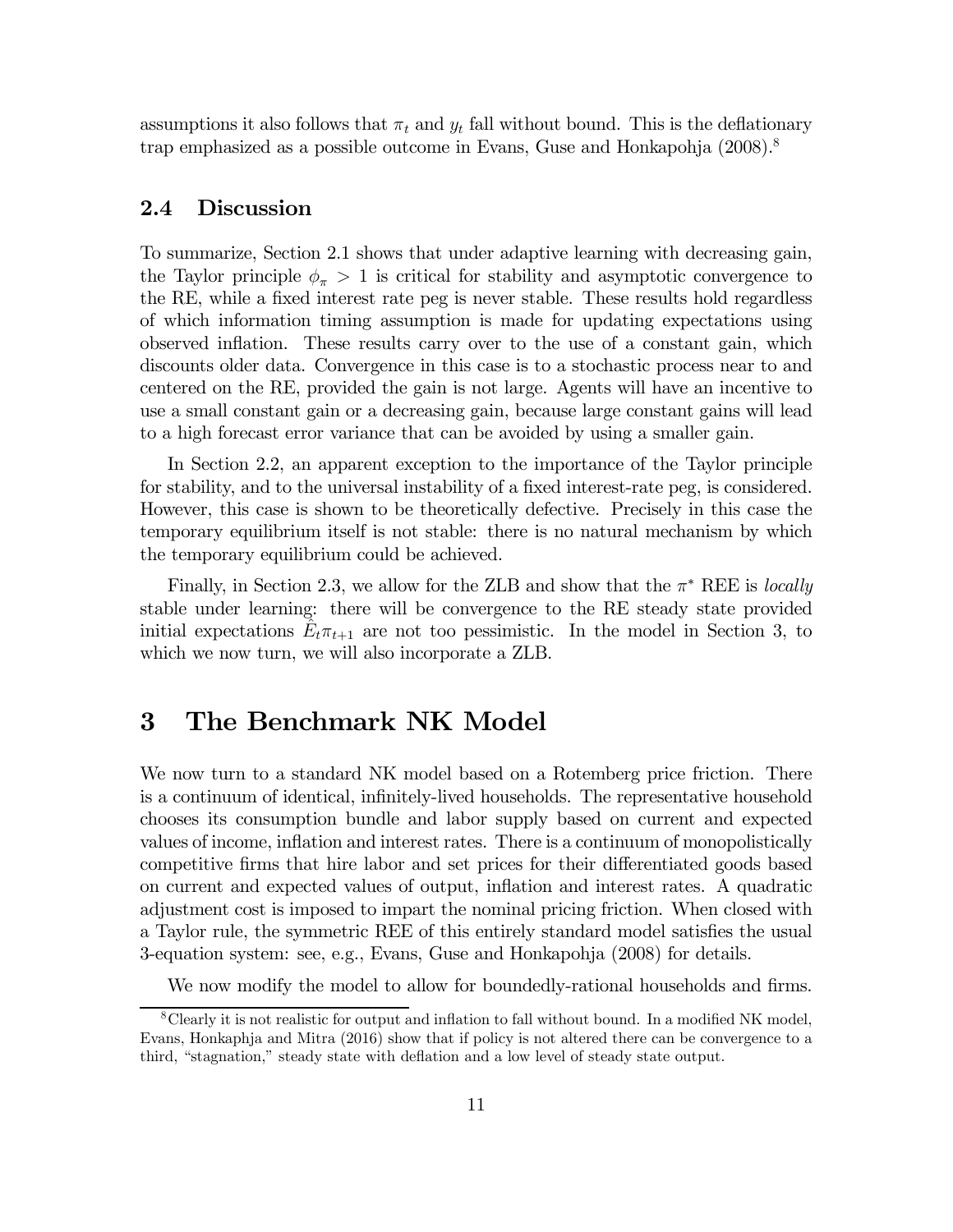Our modification is based on Evans, Honkapohja and Mitra (2016) (EHM) who employ the framework developed in Preston (2005) and Eusepi and Preston (2010). We refrain from elaborating on the details: see EHM for a full development. For consistency with Eusepi and Preston (2010) and EHM we follow their notation in which the variables  $\pi$  and R now denote the inflation and interest-rate factors (i.e. gross rates) and  $c$  and  $y$  denote the levels of consumption and output. We then use tildes to denote deviations from steady-state form.

We start with behavioral rules for consumption and price-setting. The consumption function for household  $i$  is

$$
\tilde{c}_t^i = (1 - \beta)\hat{E}_t \sum_{s \ge 0} \beta^s \tilde{y}_{t+s}^i - \frac{\beta^2 \bar{y}}{\pi^*} \hat{E}_t \sum_{s \ge 0} \beta^s \tilde{R}_{t+s} + \frac{\bar{y}}{\pi^*} \hat{E}_t \sum_{s \ge 1} \beta^s \tilde{\pi}_{t+s},
$$

where  $\tilde{y}_t^i$  is the income of household i,  $\tilde{R}_t$  is the nominal interest rate factor and  $\tilde{\pi}_t$ is the inflation factor. We use  $E_t$  to denote the subjective expectations of agents, where for simplicity we assume expectations are the same for all agents. We are studying behavior under learning so these expectations need not coincide with rational expectations. We assume that  $E_t x_t = x_t$  for generic variable  $x_t$ . We continue to use  $0 < \beta < 1$  to denote the discount factor.  $\bar{y}$  denotes the steady-state level of output, and  $\pi^*$  is the inflation target.

The firm *j* chooses its inflation rate,  $\tilde{\pi}_t^j$ , to satisfy

$$
\tilde{\pi}_t^j = (1 - \gamma_1) \hat{E}_t \sum_{s \ge 0} (\beta \gamma_1)^s \tilde{\pi}_{t+s} + \frac{a_2 \pi^*}{\bar{y}} \hat{E}_t \sum_{s \ge 0} (\beta \gamma_1)^s \tilde{y}_{t+s},
$$

where  $\tilde{y}_t$  denotes aggregate output. Here  $0 < \gamma_1 < 1$  and  $a_2 > 0$  depend on deep parameters and are given in EHM. For simplicity we omit exogenous shocks, which would be straightforward to include.

Assuming identical agents,  $\tilde{y}_t^i = \tilde{y}_t$ ,  $\tilde{c}_t^i = \tilde{c}_t$ , and also that firms set the same price so that  $\tilde{\pi}_t^j = \tilde{\pi}_t$ , we can impose market clearing, i.e.  $\tilde{y}_t = \tilde{c}_t$ , and solve for the temporary equilibrium values of  $\tilde{y}_t$  and  $\tilde{\pi}_t$  in terms of the current interest rate and expectations:

$$
\tilde{y}_t = -\frac{\beta \bar{y}}{\pi^*} \tilde{R}_t - \frac{\beta \bar{y}}{\pi^*} \hat{E}_t \sum_{s \ge 1} \beta^s \tilde{R}_{t+s} + \frac{1-\beta}{\beta} \hat{E}_t \sum_{s \ge 1} \beta^s \tilde{y}_{t+s} + \frac{\bar{y}}{\beta \pi^*} \hat{E}_t \sum_{s \ge 1} \beta^s \tilde{\pi}_{t+s}, \quad (9)
$$

$$
\tilde{\pi}_t = -\frac{\beta a_2}{\gamma_1} \tilde{R}_t - \frac{\beta a_2}{\gamma_1} \hat{E}_t \sum_{s \ge 1} \beta^s \tilde{R}_{t+s} + \frac{1 - \gamma_1}{\gamma_1} \hat{E}_t \sum_{s \ge 1} (\beta \gamma_1)^s \tilde{\pi}_{t+s}
$$
\n
$$
+ \frac{a_2 \pi^*}{\gamma_1 \bar{y}} \left( \frac{1 - \beta}{\beta} \hat{E}_t \sum_{s \ge 1} \beta^s \tilde{y}_{t+s} + \frac{\bar{y}}{\beta \pi^*} \hat{E}_t \sum_{s \ge 1} \beta^s \tilde{\pi}_{t+s} + \hat{E}_t \sum_{s \ge 1} (\beta \gamma_1)^s \tilde{y}_{t+s} \right).
$$
\n(10)

We assume the policy rule takes the form  $\tilde{R}_t = \frac{R^* \phi_{\pi}}{\pi^*} \hat{E}_t \tilde{\pi}_{t+1}$ , where  $\phi_{\pi} \geq 0$  and  $R^*$ is the target nominal interest-rate factor consistent with the inflation target and the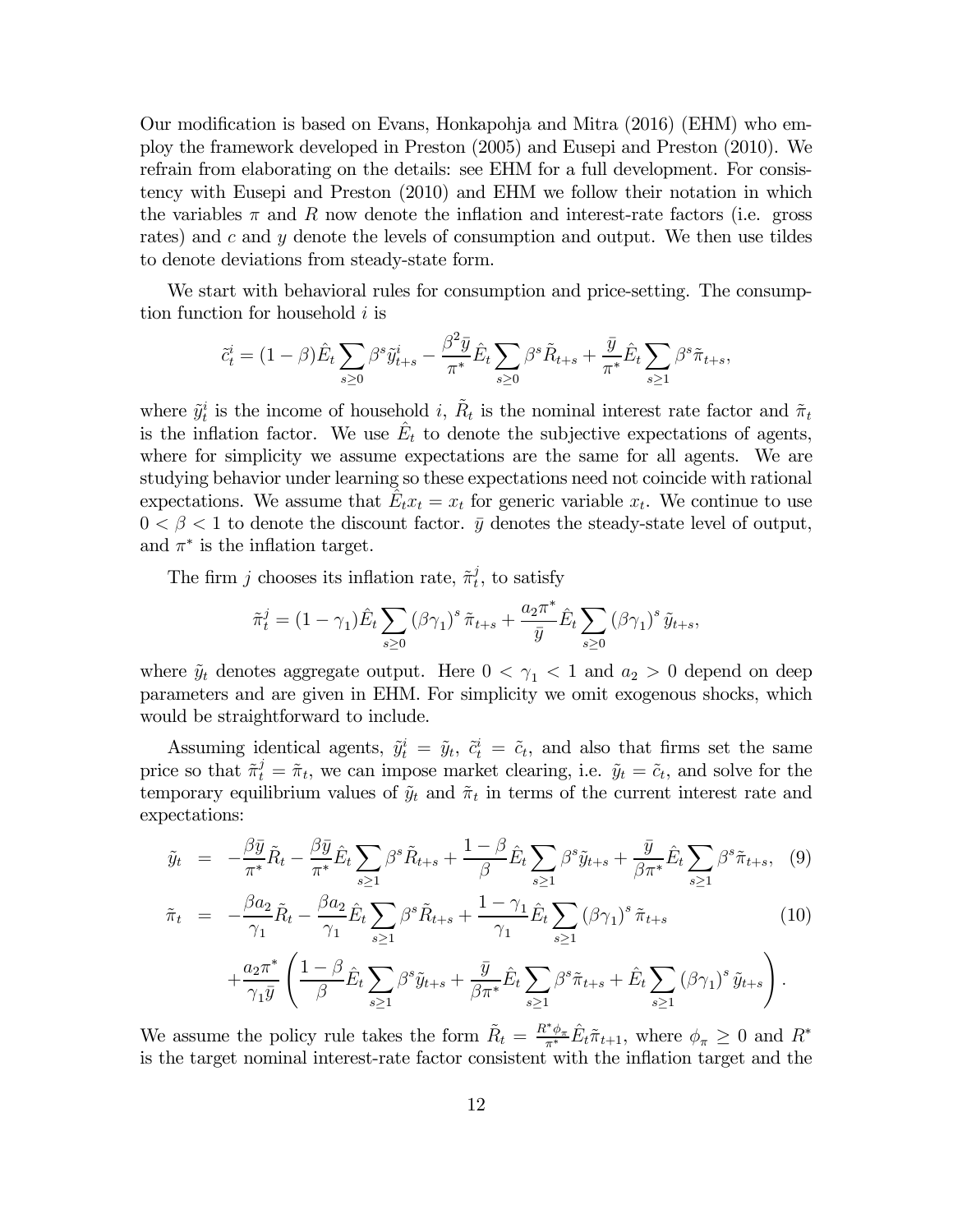steady state real interest-rate factor:  $R^* = \pi^*/\beta$ . If the ZLB were not an issue this would yield the interest-rate rule

$$
\tilde{R}_t = \frac{\phi_\pi}{\beta} \hat{E}_t \tilde{\pi}_{t+1}.
$$

As before,  $\phi_{\pi} > 1$  corresponds to the Taylor principle<sup>9</sup> and setting  $\phi_{\pi} = 0$  corresponds to an interest-rate peg.<sup>10</sup>

In this nonstochastic setting there is a perfect-foresight REE given by  $\tilde{y}_t = \tilde{\pi}_t =$  $\tilde{R}_t = 0$ , and if  $\phi_{\pi} > 1$  and not too large it can be shown that this is the unique nonexplosive perfect foresight solution: see Bullard and Mitra (2002).<sup>11</sup> If  $0 \le \phi_{\pi} < 1$ the steady state is indeterminate and the set of REE includes a continuum of perfectforesight solutions that converge to it.

To address recent and current policy issues, it is important to incorporate the ZLB into the policy rule. In doing so we also allow for credit frictions, as in EHM, which create a spread  $\varphi > 0$  between the market interest rate relevant for aggregate private decision-making, and the policy rate controlled by the Central Bank. The existence of such a spread is formally modeled in Curdia and Woodford (2015), and we use their steady-state calibration of one percentage point at annual rates, i.e.  $\varphi = 0.0025$ at quarterly rates. It is convenient to use  $R_t$  now to denote the market interest rate. Thus a lower bound of zero for the policy rate corresponds to a lower bound of  $\varphi$  for the market interest rate  $R_t$ . Incorporating the ZLB thus leads to

$$
\tilde{R}_t = \max\left\{\frac{\phi_\pi}{\beta}\hat{E}_t\tilde{\pi}_{t+1}, 1 + \varphi - R^*\right\}.
$$
\n(11)

We now introduce adaptive learning into the NK model following Evans and Honkapohja (2001), Eusepi and Preston (2010) and EHM. Given our simple purely forward-looking set-up without the presence of stochastic shocks it is sufficient to assume that agents use a Perceived Law of Motion (PLM) for  $(\tilde{y}_t, \tilde{\pi}_t)$  of the form

$$
\tilde{y}_t = \delta^y + noise_t
$$
 and  $\tilde{\pi}_t = \delta^{\pi} + noise_t$ ,

where  $noise<sub>t</sub>$  indicate unforecastable perceived white-noise disturbances, and thus  $\hat{E}_t \tilde{y}_{t+s} = \delta^y$  and  $\hat{E}_t \tilde{\pi}_{t+s} = \delta^{\pi}$ . Under adaptive learning agents at time t make forecasts using estimates  $\delta_t^y, \delta_t^{\pi}$  of  $\delta^y, \delta^{\pi}$ , so that

$$
\hat{E}_t \tilde{y}_{t+s} = \delta_t^y \text{ and } \hat{E}_t \tilde{\pi}_{t+s} = \delta_t^{\pi}.
$$
\n(12)

<sup>&</sup>lt;sup>9</sup>For convenience we assume  $\tilde{R}_t$  depends on expected inflation rather than contemporaneous inflation and we do not include a dependence on contemporaneous or expected output.

 $10$ Throughout this paper we have assumed for simplicity that policymakers know the steady state real interest rate and that the interest-rate target is consistent with the inflation target:  $R^* = \pi^*/\beta$ . However, none of our results depend on this.

<sup>&</sup>lt;sup>11</sup>If stochastic productivity, preferences, mark-ups or government spending shocks are included then the corresponding REE also depends on these shocks.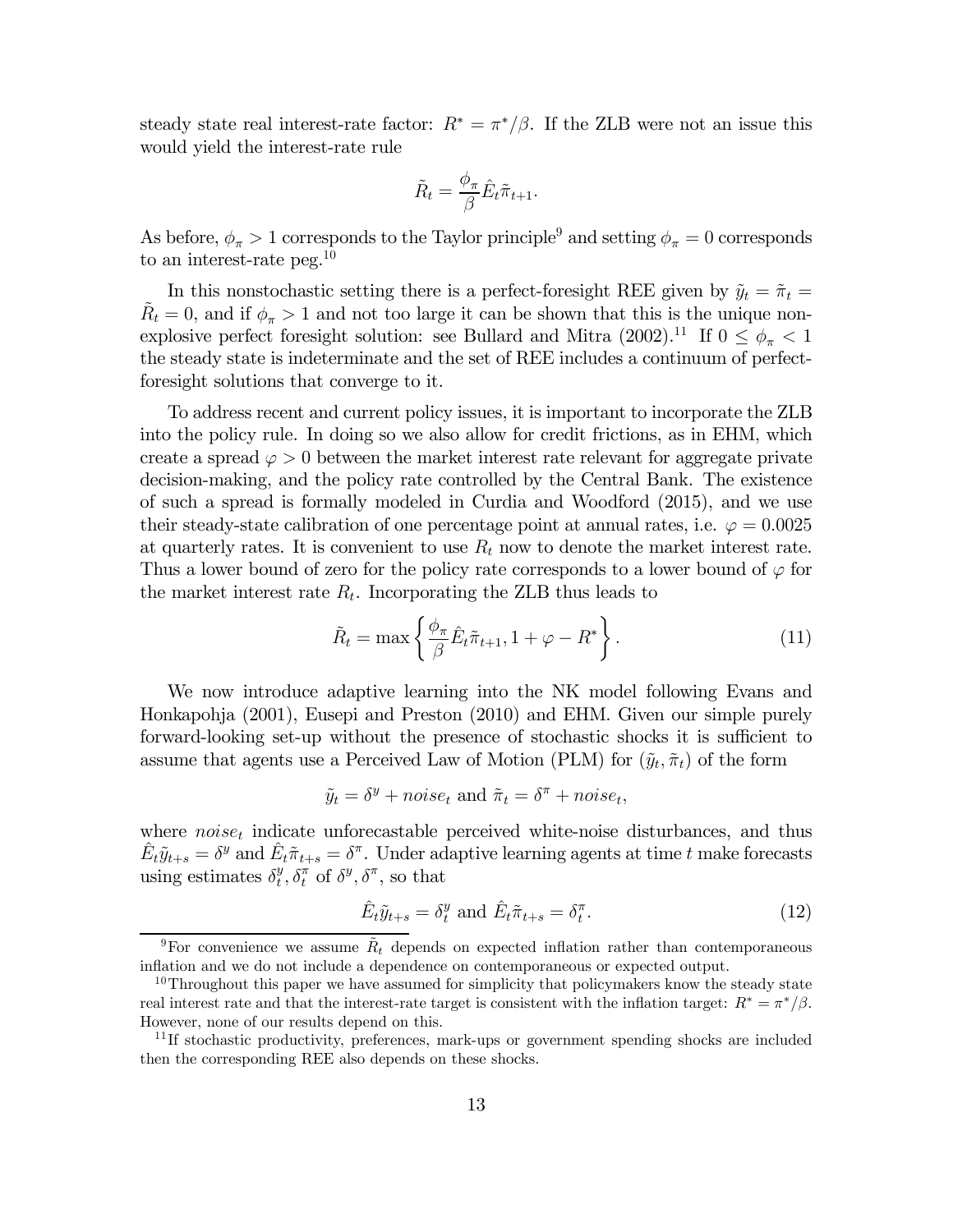We discuss below how their beliefs  $\delta_t^y$ ,  $\delta_t^{\pi}$  evolve over time under learning.

Given time t beliefs  $\delta_t^y$ ,  $\delta_t^{\pi}$ , output and inflation are determined by combining the temporary equilibrium equations  $(9)-(10)$  and the policy rule  $(11)$ . This yields

$$
\begin{pmatrix}\n\tilde{y}_t \\
\tilde{\pi}_t\n\end{pmatrix} = \begin{pmatrix}\n1 & -\frac{\bar{y}}{\pi^*} \frac{\phi_{\pi} - 1}{1 - \beta} \\
\frac{a_2 \pi^*}{\bar{y} \gamma_1 (1 - \beta \gamma_1)} & \frac{\beta (1 - \gamma_1)}{1 - \beta \gamma_1} - \frac{a_2 (\phi_{\pi} - 1)}{\gamma_1 (1 - \beta)}\n\end{pmatrix} \begin{pmatrix}\n\delta_t^y \\
\delta_t^{\pi}\n\end{pmatrix} \equiv T(\delta_t),
$$

where  $\delta = (\delta^y, \delta^{\pi})'$ . We note that generically the unique fixed point of  $T(\delta)$  is the REE  $\delta^y = \delta^{\pi} = 0$ .

Under adaptive learning the parameters  $\delta_t^y$ ,  $\delta_t^{\pi}$  are updated over time using observed data according to

$$
\delta_t^y = \delta_{t-1}^y + \kappa(\tilde{y}_{t-1} - \delta_{t-1}^y) \text{ and } \delta_t^{\pi} = \delta_{t-1}^{\pi} + \kappa(\tilde{\pi}_{t-1} - \delta_{t-1}^{\pi}). \tag{13}
$$

It follows that

$$
\delta_t = \delta_{t-1} + \kappa \left( T(\delta_{t-1}) - \delta_{t-1} \right).
$$

Note that given initial beliefs  $\delta_0$  the above difference equation generates the time-path of both beliefs  $(\delta_t^y, \delta_t^{\pi})$  and realized aggregates  $(\tilde{y}_t, \tilde{\pi}_t)$ .

The asymptotic behavior of the economy is characterized by the following Proposition, which is straightforward to show:

**Proposition 2** Consider the NK model  $(9)$ , $(10)$ , $(11)$  with expectations  $(12)$  updated according to (13). The perfect foresight steady state  $(\tilde{y}, \tilde{\pi}) = (\delta^y, \delta^{\pi}) = (0, 0)$  is locally stable under adaptive learning for  $\kappa > 0$  sufficiently small if and only if  $\phi_{\pi} > 1$ .

This result is well-known and fully in accordance with, e.g., Bullard and Mitra (2002) and EHM.<sup>12</sup>

Although for simplicity we have stated this proposition for the nonstochastic model, if exogenous random shocks are added the stability results are essentially unchanged and can be extended along the lines discussed in the simplified NK model of Section 2. Furthermore, as with the Section 2 model, it follows immediately from Proposition 2 that an interest-rate peg, i.e.  $\phi_{\pi} = 0$ , is unstable under adaptive learning.

We now use this framework first to study alternative ways to implement a policy to raise the inflation rate, and secondly to examine the implications of our results for how best to implement interest-rate normalization.

 $12$ Arifovic et al. (2012) find that under certain social learning mechansims implemented by genetic algorithms the REE can be stable even when the Taylor principle is not satisfied. However, our preliminary investigations find that those results are not robust.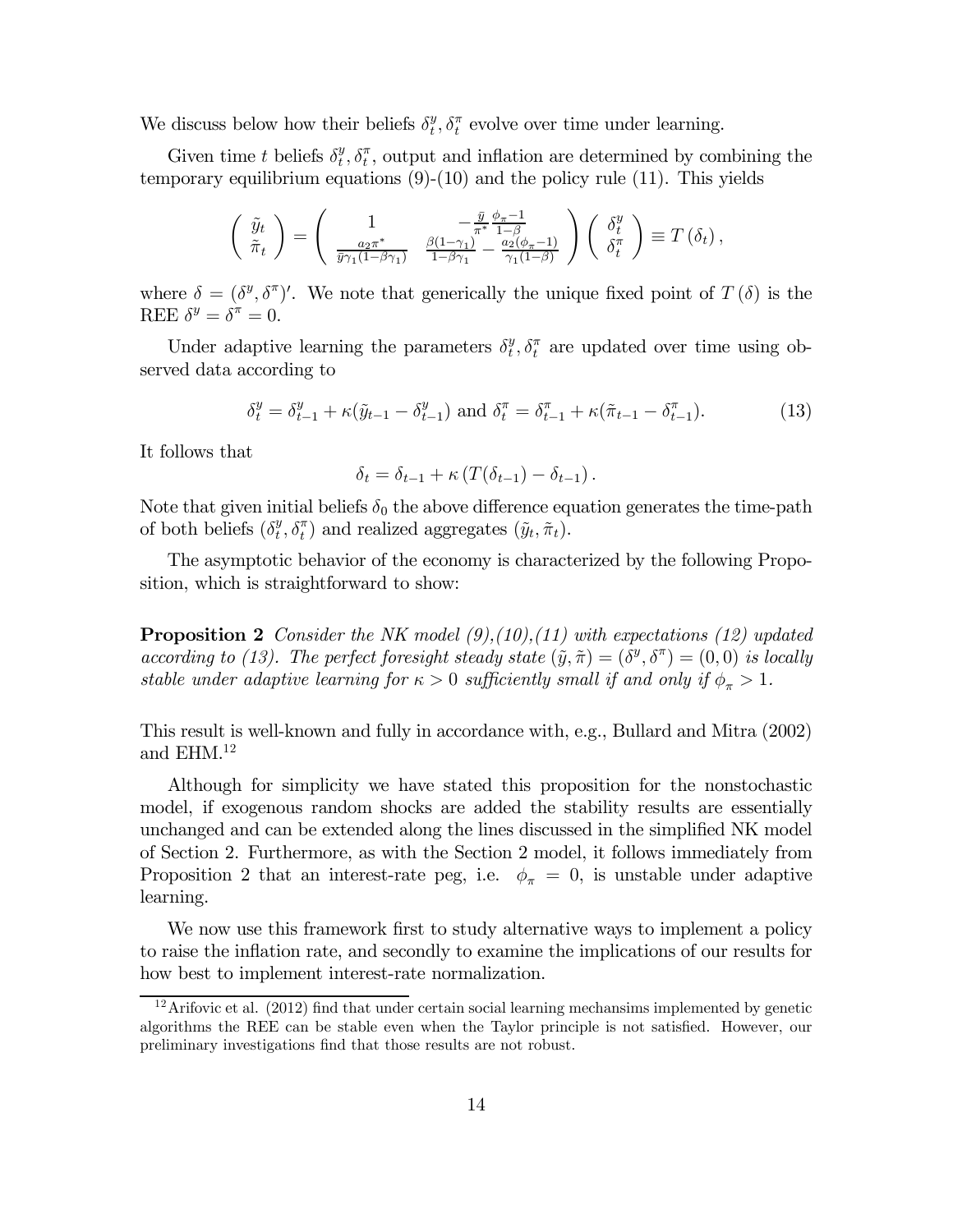### 4 Policy experiments

Suppose the Central Bank (CB) wants to increase inflation and relies on the neo-Fisherian logic that an increase in the interest rate will necessarily lead, at least eventually, to a higher inflation rate. To study this under learning, suppose that initially the economy is in a steady state with  $\pi^* = 1.0025$ , i.e. an inflation rate of 1% per year, a zero output gap and nominal interest factor  $R = \pi^* \beta^{-1}$ . (Note that we now express variables in levels instead of deviation from mean form.) We set  $\beta = 0.99$ and data is quarterly.<sup>13</sup>

Suppose that the CB at  $t = 10$  announces an increase in the inflation target to  $\pi^* = 1.0075$  quarterly, i.e. 3% per year, and in accordance with a sharp neo-Fisherian policy, raises the corresponding interest rate from  $R^* = 1.0126$  to a fixed peg at  $R^* = 1.0177$ . There is an REE in which inflation immediately jumps to its new target and the output gap remains zero. Under learning we suppose agents place a high weight on this outcome, but retain a small doubt that inflation will increase by the full amount. To capture this, suppose that agents at  $t = 10$  adjust their expectations to  $\pi^e = \delta_0^{\pi} = 1.007$ , i.e. slightly below the new inflation target of  $\pi^* = 1.0075$ . They then revise their expectations over time in response to data using the adaptive learning rule specified above. In this section we use a gain parameter of  $\kappa = 0.03$ . Figure 2 shows the resulting time paths for inflation, output and the interest rate.<sup>14</sup> In this and the following figures we use  $\hat{y}$  to denote output in proportional deviation from mean form. It is also convenient to use  $\pi^e$  and  $\hat{y}^e$  to denote, respectively, expected inflation and expected output.

In period  $t = 10$ , R is pegged at the higher value consistent with the new inflation target. Because the agent's inflation expectation  $\delta_{10}^{\pi}$  does not fully adjust to the new RE steady state inflation rate, in period  $t = 10$  the real interest rate rises, output falls and inflation increases but falls short of inflation expectations. This leads to a process in subsequent periods in which inflation expectations adjusts downwards, leading to a further rise of the real interest rate and a decline in both inflation and output. Expectations of inflation and output then start to decline rapidly, pushing the economy into a serious recession accompanied by deflation. The central mechanism for instability is that, with a nominal interest rate peg, lower expected inflation leads to a higher ex-ante real interest rate that lowers consumption demand and equilibrium output.

<sup>&</sup>lt;sup>13</sup>We use the same model parameters as in EHM, except that we set the price adjustment parameter  $\psi = 250$  and we set government spending to zero for simplicity. For  $\pi^* = 1.0075$  this leads to values  $\bar{y} = 0.9545$ ,  $\gamma_1 = 0.8570$ ,  $a_2 = 0.06451$ .<br><sup>14</sup>In this and the following figures the top panel the horizontal solid lines give the steady-state

interest rates corresponding to the inflation targets and the dotted horizontal line gives the market interest rate corresponding to the ZLB. In the middle panel the top two horizontal solid lines give the inflation targets and the lower solid horizontal lines corresponds to zero net inflation.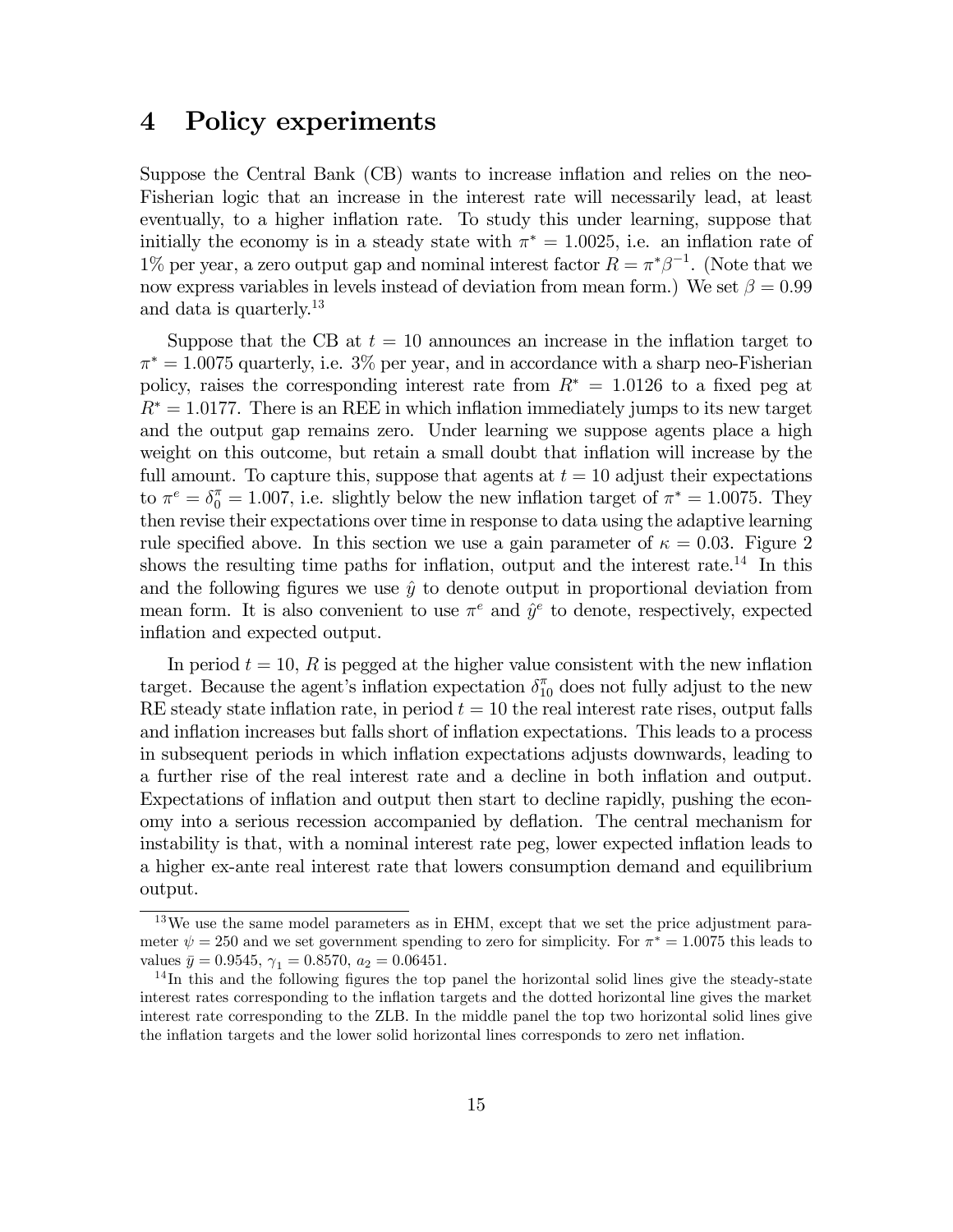

Figure 2: Increase in interest rate peg with almost full adjustment of inflation expectations.

It is important to note that we have assumed in Figure 2 that agents place a high weight on the ability of the CB to achieve its  $3\%$  annual inflation target: at the time of the policy change, i.e.  $t = 10$ , agents increase their expectations for annual inflation from 1% to 28%. Bearing in mind that CB policy only indirectly affects the inflation rate, we regard our assumption on initial expectations as strongly favoring the neo-Fisherian position.

Our demonstration of instability requires only that going forward in time agents revise their expectations in light of the actual evolution of inflation. Indeed, even if agents initially fully adjusted their initial expectations to the announced target, the slightest stochasticity will trigger a destabilizing path. Figure 3 demonstrates this possibility. At time  $t = 10$  we now assume there is full adjustment of inflation expectations. Then in  $t = 11$  there is small negative one-period shock to consumption. Because of the fragility of the neo-Fisherian outcome, this small shock, and indeed any disturbance at all, eventually destabilizes the economy.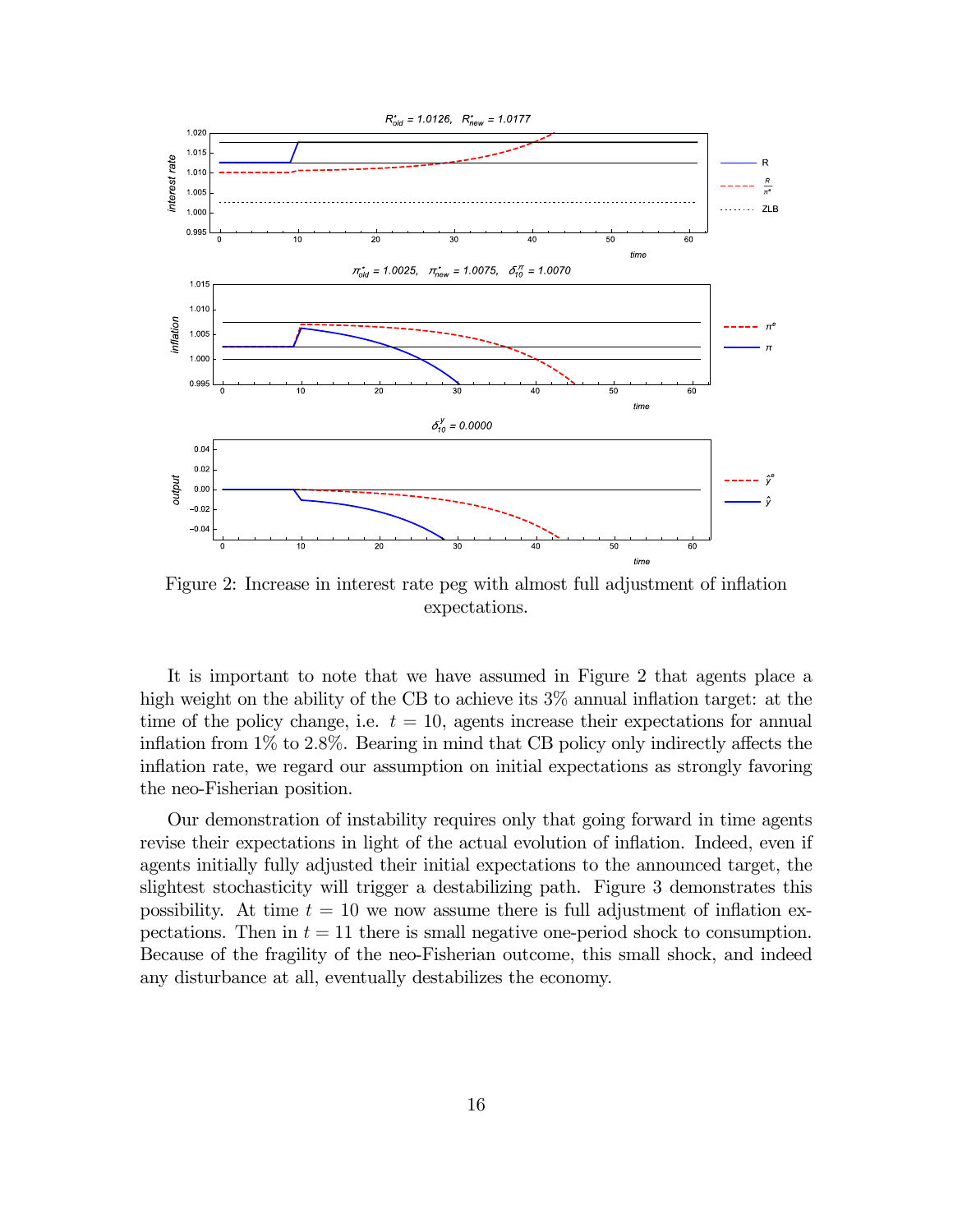

Figure 3: Increase in interest rate peg with full adjustment of inflation expectations.

The preceding does not, of course, imply that the inflation target is unattainable. Suppose that when the CB increases its inflation target it instead employs an interestrate rule that satisfies the Taylor principle, e.g.  $\phi_{\pi} = 1.3$ . This policy experiment is shown in Figure 4, where we now set  $\delta_{10}^{\pi} = 1.005$ , i.e. inflation expectations adjust half-way to the new target (similar qualitative results obtain if expectations initially adjust almost all the way, as before, or not at all). Policy dictates an initial increase in interest rates smaller than recommended by the peg. In line with the Taylor principle, the resulting ex ante real interest rate falls, leading to initial increases in inflation and output. Over time the economy converges to the new REE as expectations adjust under the adaptive learning rule. Because of the partial adjustment of inflation expectations in Figure 4, the Taylor rule induces an increase in the nominal interest rate at  $t = 10$  when the inflation target is increased. Monetary policy is still expansionary because the ex-ante real interest rate decreases. Whether the nominal interest rate increases or decreases, at the time the inflation target changes, depends on both the adjustment in expectations  $\delta_{10}^{\pi}$  due to the announced change in policy and on the Taylor-rule coefficient  $\phi_{\pi}$ . Figure 5 shows the results if inflation expectations do not adjust until higher realized inflation is actually observed. Note that in this case the nominal interest rate decreases at the time of the policy change.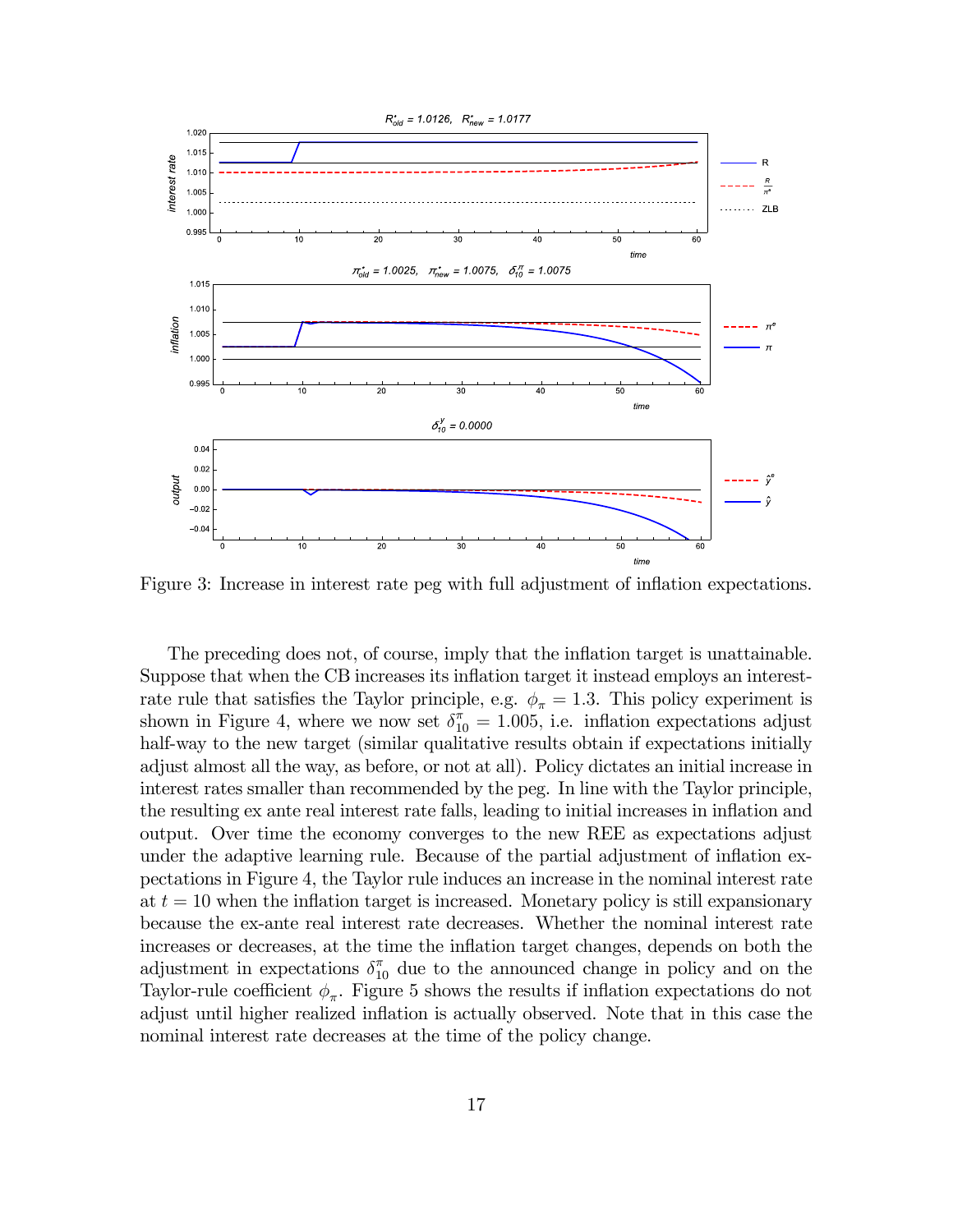

Figure 4: Increase in inflation target implemented by Taylor rule assuming partial adjustment of inflation expectations at time of policy change, i.e.  $t = 10$ .



Figure 5: Increase in inflation target implemented by Taylor rule, assuming no adjustment of inflation expectations at time of policy change, i.e.  $t = 10$ .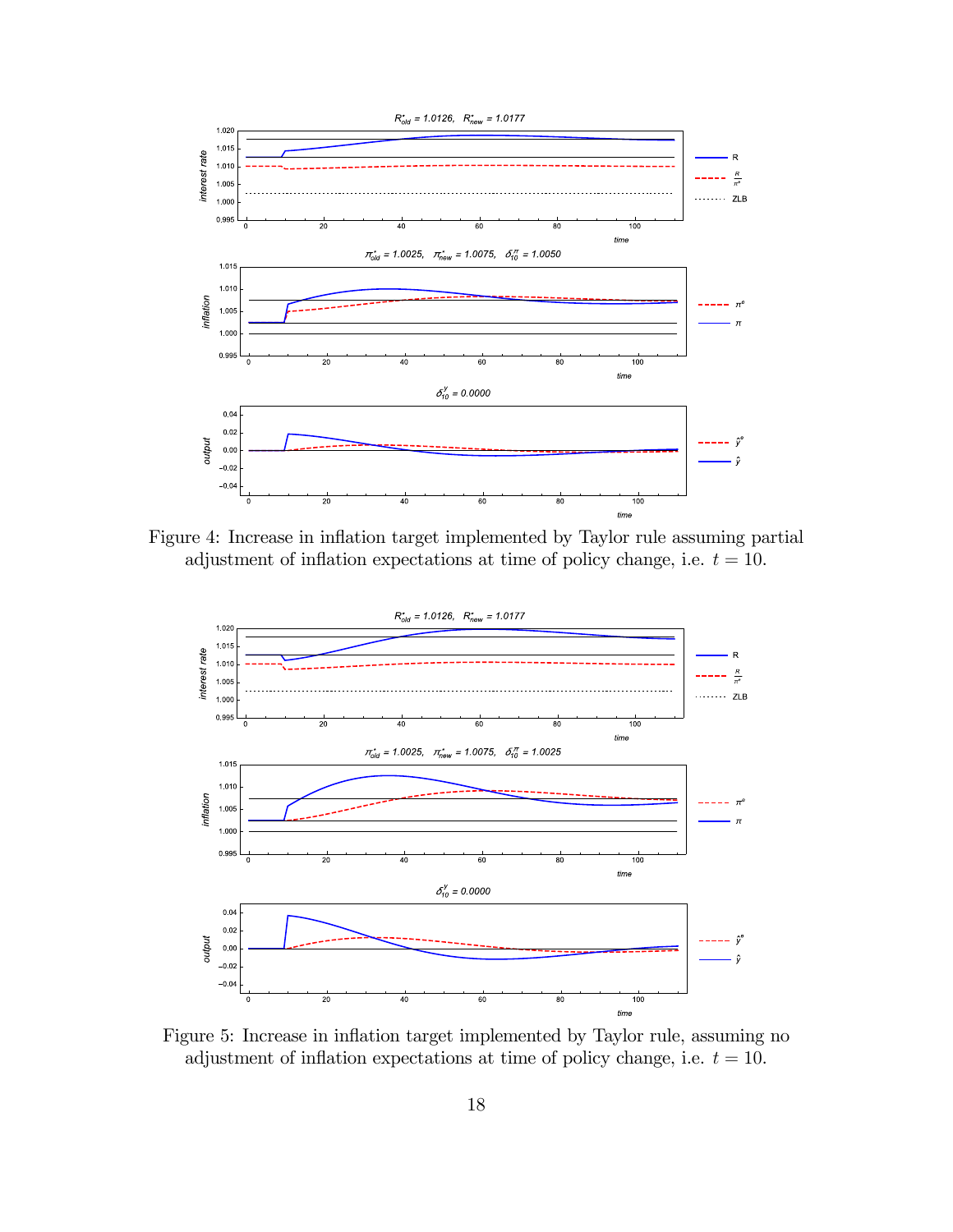Finally, returning to the case of the interest rate peg that was illustrated in Figure 2, suppose that the CB, after observing declining inflation expectations and reductions in both inflation and output, decides after a number of periods to shift from a peg to an interest-rate rule that satisfies the Taylor principle.



Figure 6: Increase in interest rate peg, with large initial adjustment of expectations, and with later implementation of Taylor rule at  $t = 25$  with  $\phi = 1.3$ .

Figure 6 illustrates the results for initial  $\delta_{10}^{\pi} = 1.007$ , the value used in Figure 2. At time  $t = 25$ , with output around  $4\%$  below the steady-state level and with deflation now threatening the economy, the CB implements an interest-rate rule with  $\phi_{\pi} = 1.3$ . The adoption of this new policy leads to an immediate reduction in interest rates and a corresponding reduction in real interest rates to below steady state values. This stimulates demand, resulting in a contemporaneous increase in output and inflation, with eventual convergence to the new steady state.

We return now to the more flexible interpretation of the Neo-Fisherian view, by considering the following question: to raise inflation, should the central bank raise or lower nominal interest rates? In contrast to the standard prescription that rates should be lowered, a flexible neo-Fisherian would argue that to raise inflation the monetary authority should raise the nominal interest rate. The results from this paper, and the lessons from the learning literature more broadly, support a more nuanced, expectations-based prescription: an inflation target should be set and the nominal interest should then be adjusted based on a rule that satisfies the Taylor principle and that conditions on measures of inflation expectations — whether an announcement of a higher inflation target requires that interest rates be initially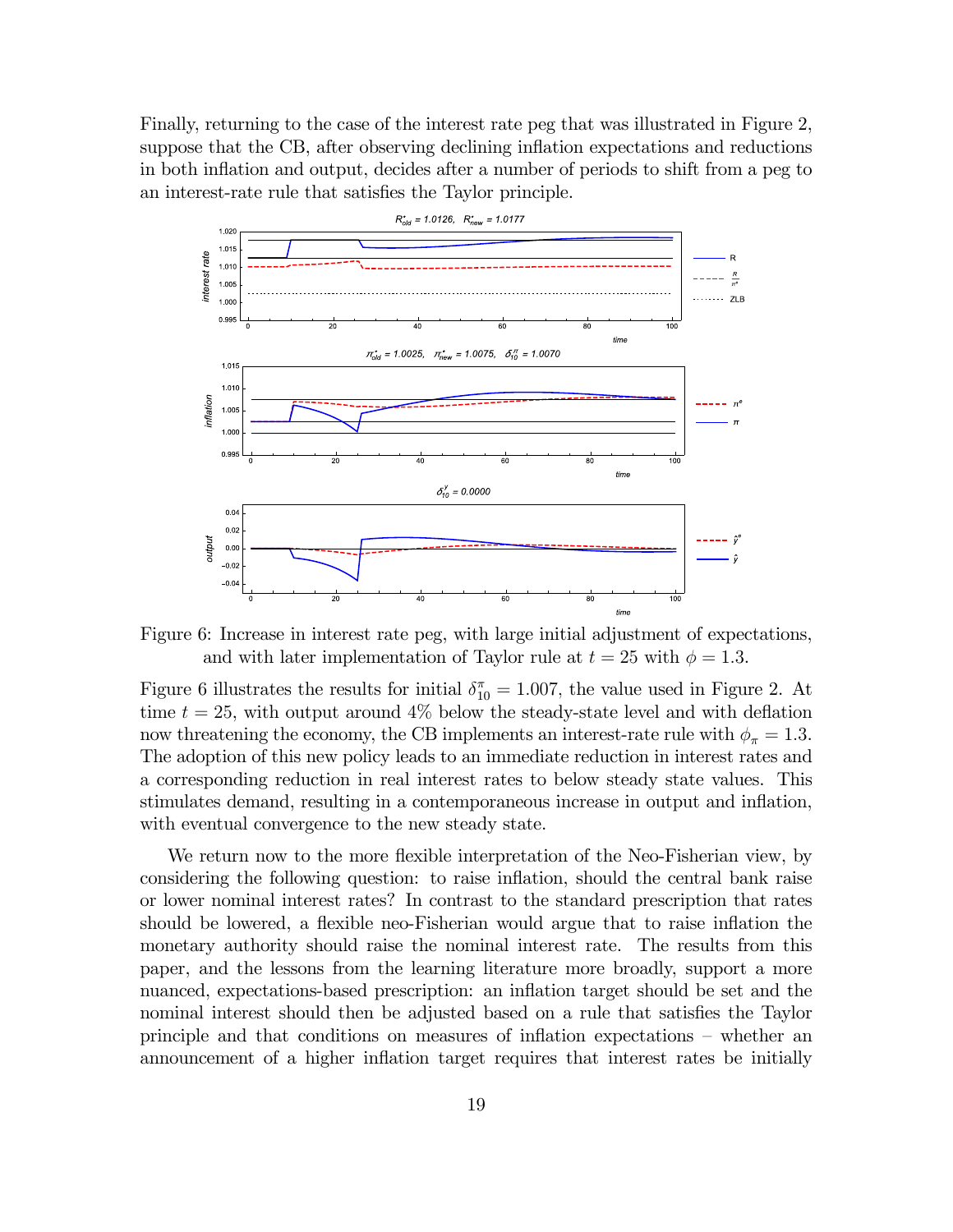raised or lowered will depend on the specific reaction of inflation expectations and the particulars of the rule's specification, and is a matter of no explicit importance.

### 5 Monetary policy normalization

Beginning in December 2015 the US Federal Reserve embarked on a normalization program in which the policy interest rate was increased above the 0 to 025% range for the first time since December 2008. This was in response to the recovery of the economy from the Great Recession, in particular to steady if unexciting growth of GDP and a substantial strengthening of labor markets in the 2014-2015 period. In December 2015 the Federal Reserve also indicated that it planned to follow a normalization policy in which interest rates were to be further increased over 2016. In early 2016 some concerns were raised regarding the pace of normalization. In particular, St Louis FRB President James Bullard, in his February 2016 talk to the CGA, noted that inflation expectations had been declining since July 2015 and in February 2016 were around 1.6% p.a., significantly below the  $2\%$  p.a. target. Bullard argued that this, together with other developments, suggested the need to slow the pace of normalization (as well as to make it more data dependent). This economic situation has therefore given increased urgency to the policy debate between the neo-Fisherian view that interest rates should be increased and the standard view that interest rates should be kept low when inflation expectations are below target.

Our model can be used to explore this argument. In the formal presentation of Section 3, to ease the exposition, we suppressed the random fundamental shocks that are usually included in the adaptive learning approach. In addition, the learning literature sometimes incorporates expectation shocks into learning algorithms, e.g. Milani (2011). Inclusion of expectation shocks is a way of recognizing that expectations can reflect changes in sentiment about future economic conditions as well as respond to observed data. For example, there was considerable concern in the US during 2015 about the possibility of sovereign defaults in Europe, as well as the strength of the European economy generally. Concerns about decreasing growth in China were also a factor. These concerns could plausibly spill over into a deterioration in inflation and output expectations in the US. When considering practical monetary policy, account must also be taken of future fundamental shocks that policymakers may foresee or that may concern them. In 2016, recent examples include the implications for the economy of the European migration crisis, Brexit, further reductions in Chinese growth rates, tensions with Russia, instability in the price of oil, and continued fragility of the European economy.

With these observations in mind, we consider a stylized setting for recent policy discussions. Following EHM we set  $\beta = 0.9975$  and the target inflation rate at 2% per year in line with current US monetary policy. Consistent with the situation in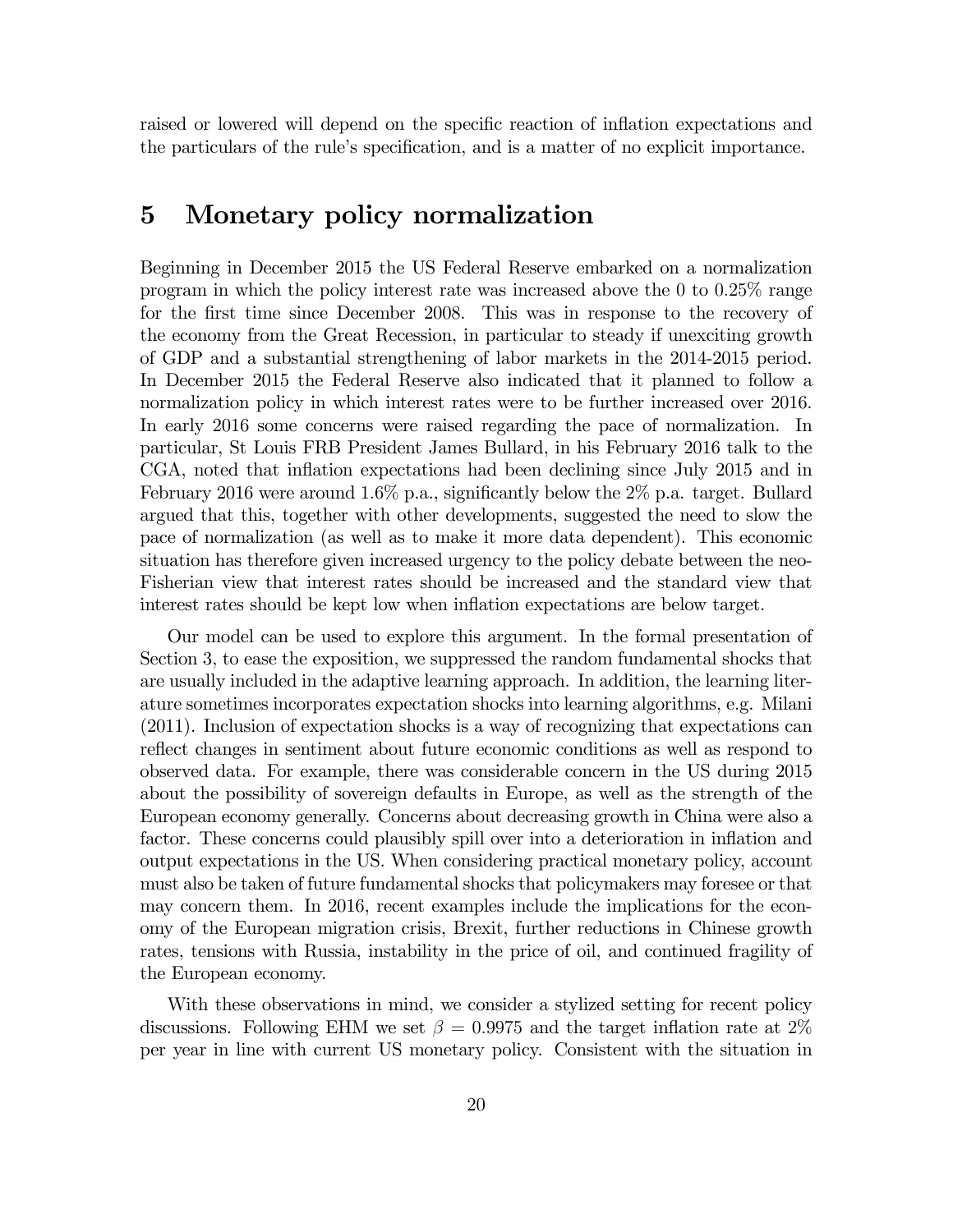late 2015 and early 2016 we assume inflation expectations are below target. For convenience we set  $\pi^e$  in  $t = 0$  at 1% per year, i.e.  $\delta_0^{\pi} = 1.0025$ . Suppose also that the current market interest rate is  $1\%$  per year, i.e.  $R = 1.0025$ , given by a zero net policy rate plus the credit friction. These assumptions are meant to broadly reflect the state of monetary policy as of late  $2015^{15}$ . We also allow for the possibility of anticipated adverse demand shocks. In the model of Section 3 these take the form of additive shocks  $u_t$  to the temporary equilibrium equation for  $\tilde{y}_t$ . These allow us to capture policymaker concerns, which may or may not be realized, about future adverse shocks to economic conditions.



Figure 7: Immediate normalization to Taylor rule in stylized policy setting, with bad shocks.

In Figures 7-11 we consider simulations of policy normalization consistent with the above initial conditions. In periods  $t = 0,1$  the CB is assumed to hold the peg at the ZLB; however, because the CB is known to be contemplating a policy normalization in which interest rates are increased, agents form expectations of future interest rates by averaging the ZLB peg with the rate given by the standard Taylor rule. We assume that private agents in both  $t = 0$  and  $t = 1$  think there is a 75% probability that the ZLB peg will be replaced by a Taylor rule in future periods.

<sup>&</sup>lt;sup>15</sup>For  $\pi^* = 1.005$  this leads to values  $\bar{y} = 0.9545$ ,  $\gamma_1 = 0.8541$ ,  $a_2 = 0.0643$ . Also for the experiments in this Section we set  $\phi = 1.1$  and the gain  $\kappa = 0.05$ .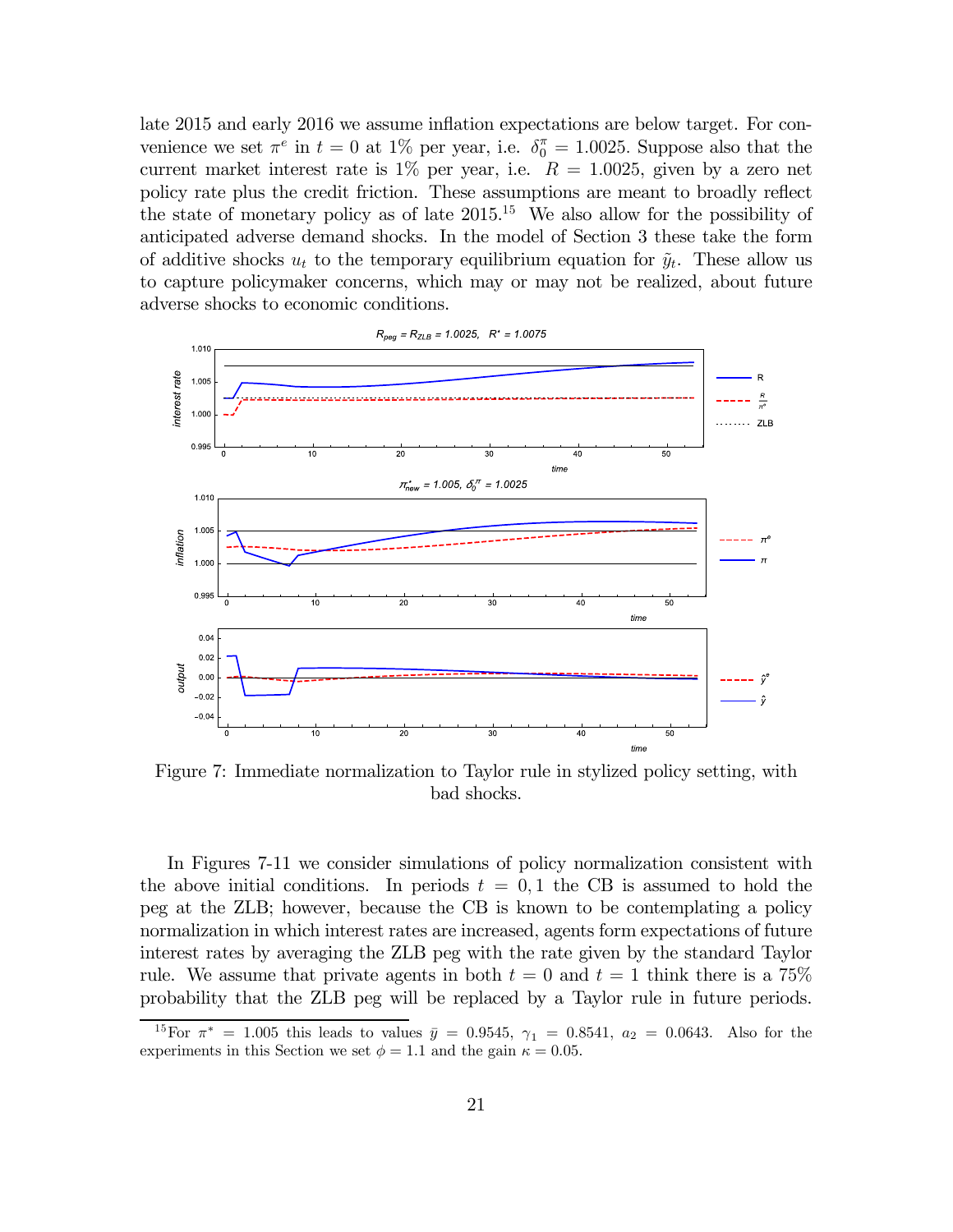This reflects statements by the CB that interest rates in the future are expected to be normalized upwards, and that this will likely occur sooner rather than later. In period  $t = 2$ , however, suppose that the CB becomes concerned that there will be adverse demand shocks over the next six quarters, and because of this considers whether to delay normalization. To examine this issue first suppose that the adverse shocks do materialize, and we compare an announced immediate normalization in Figure 7 with an announced delayed normalization in Figure 8. For the adverse demand shocks we specifically assume that  $u_t = -0.025$  for periods  $t = 2, \ldots, 7$ .

In Figure 7 at  $t = 0,1$  output is about 2\% above steady state due to the low real interest rate associated with the ZLB and expected inflation of 1%. In period  $t = 2$ , the CB announces an immediate normalization, specifically adopting a Taylor rule with  $\phi_{\pi} = 1.1$  and inflation target of 2% per year. This policy change results in an immediate increase in the market nominal interest rate to around  $R = 1.005$ , i.e. 2% per year. Consequently this results in an increase in the real interest rate, which lowers output. Output is further reduced by the adverse demand shocks that begin in period  $t = 2$ . The result is a recession  $t = 2, \ldots, 7$ . This in turn leads to a sharp reduction in inflation in period  $t = 2$  and a subsequent gradual fall over the coming periods, reaching a deflationary level in period  $t = 7$ . In period 8 the adverse shocks relent and the stability of the Taylor rule draws the economy back to the steady state.



Figure 8: Delayed normalization to Taylor rule in stylized policy setting, with anticipated bad shocks.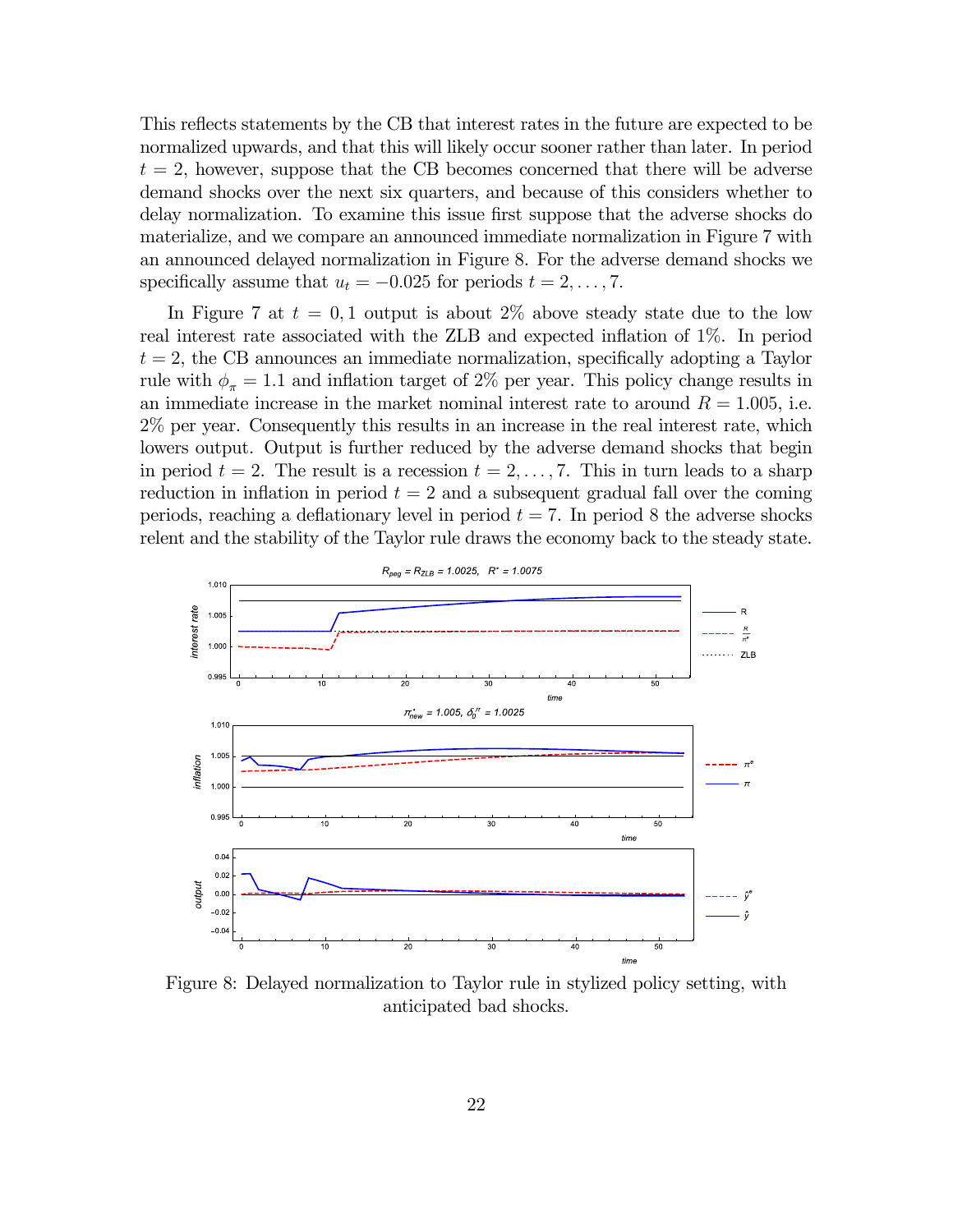In Figure 8 the first two initial periods  $t = 0, 1$  are identical and we have the same sequence of adverse shocks. However we now assume that the CB, foreseeing the sequence of bad shocks, announce a delayed normalization of ten quarters, i.e. in periods  $t = 2, \ldots, 11$  the nominal interest rate will be held at the ZLB, and beginning in  $t = 12$  policy will be normalized as in Figure 7. This delayed policy maintains a low interest rate, providing a stimulus to the economy to mitigate the impact of the adverse demand shocks. As a result the recession is almost entirely avoided and inflation never falls below 1% per year.



Figure 9: Immediate normalization to Taylor rule, in stylized policy setting, without bad shocks.

Of course, we can also consider the outcomes of the alternative policies if the bad shocks anticipated by policymakers do not in fact take place. Figure 9 gives the result when there is an immediate normalization to a Taylor rule, while Figure 10 shows the results for a delayed normalization. In both Figures, of course, the first two periods are the same and match Figures 7 and 8 for  $t = 0, 1$ . For Figure 9 the results from  $t = 2$  are as would be expected. Normalization leads to an immediate partial adjustment of  $R$  toward its long-run target. This raises the real interest rate and lowers output, but because of the partial adjustment, output stays above its steady state. The stability of the Taylor rule ensures a smooth transition to the steady state.

If instead the normalization is delayed,  $R$  stays at the ZLB level through period  $t = 11$ : see Figure 10. The correspondingly low real interest rate stimulates the economy, leading to even higher output and to inflation above inflation expectations.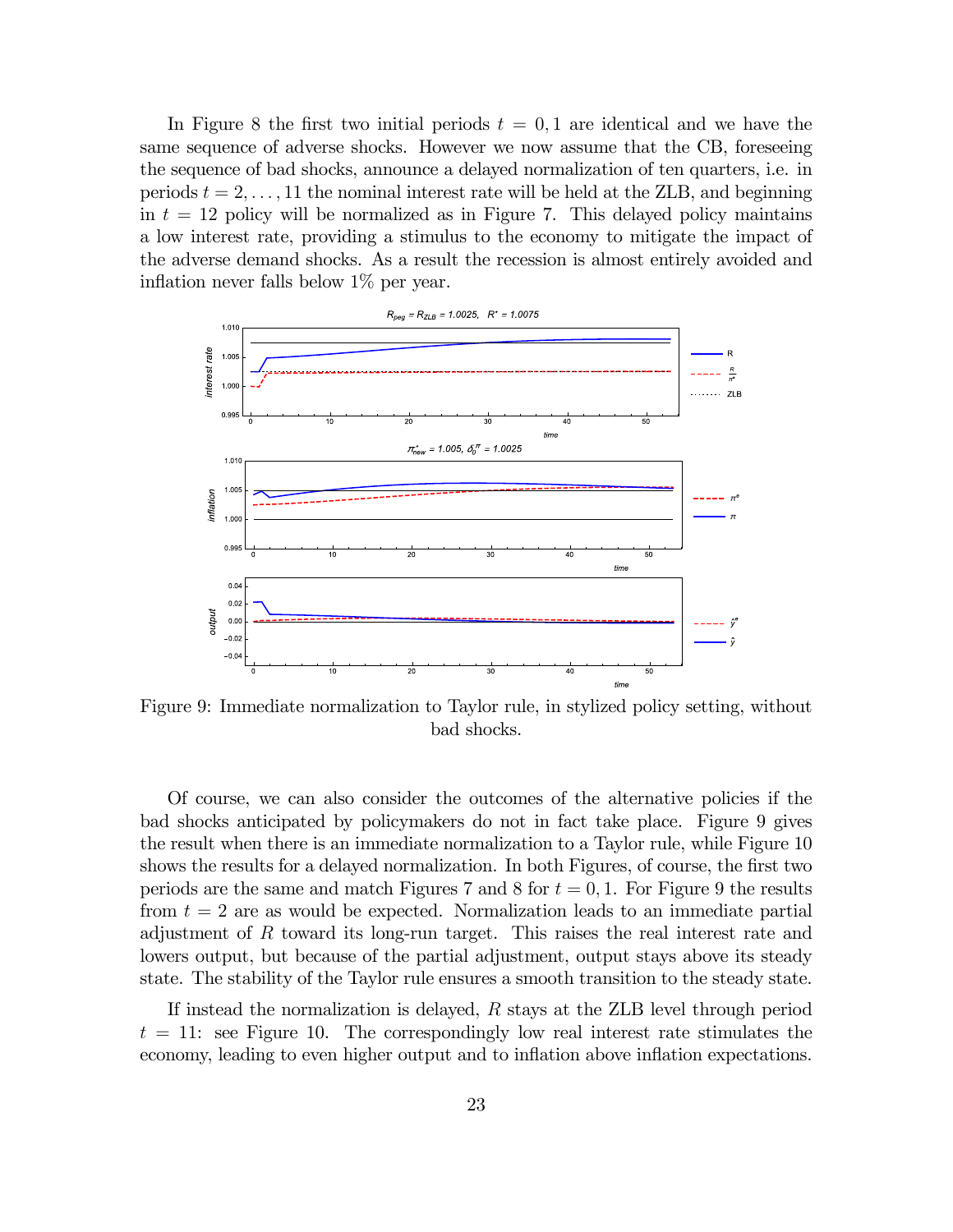As a result, during the delayed implementation period real interest rates continue to decline. Note, however, that after the initial increase, output declines over periods  $t = 2, \ldots, 11$ . The coincident decline in real interest rates and output reflects the anticipation of normalization in period  $t = 12$ . After normalization there is again a smooth transition to the steady state. However, the delayed normalization does result in inflation temporarily rising to almost  $3.6\%$  per year, in period  $t = 10$ .



Figure 10: Delayed normalization to Taylor rule, in stylized policy setting, with anticipated bad shocks not realized.

Taking together the results of Figures  $7 - 10$  illustrate the argument that can be made for delayed normalization when policymakers observe circumstances that lead them to be concerned about future adverse shocks. There is an asymmetry in the response to policy when inflation expectations are below target and interest rates are already at or near the ZLB floor. To mitigate the impact of a recession resulting from the anticipated adverse shocks, the normalization to a Taylor rule would need to be delayed. If the normalization is not delayed and the bad shocks materialize then the outcome is a substantial recession. If instead the normalization is delayed and the bad shocks do not occur the overly strong expansion results in inflation temporarily above target. Policymakers arguing for delayed normalization would argue that the costs to the economy of recession from bad shocks under immediate normalization outweigh the costs of inflation temporarily above target if the bad shocks do not occur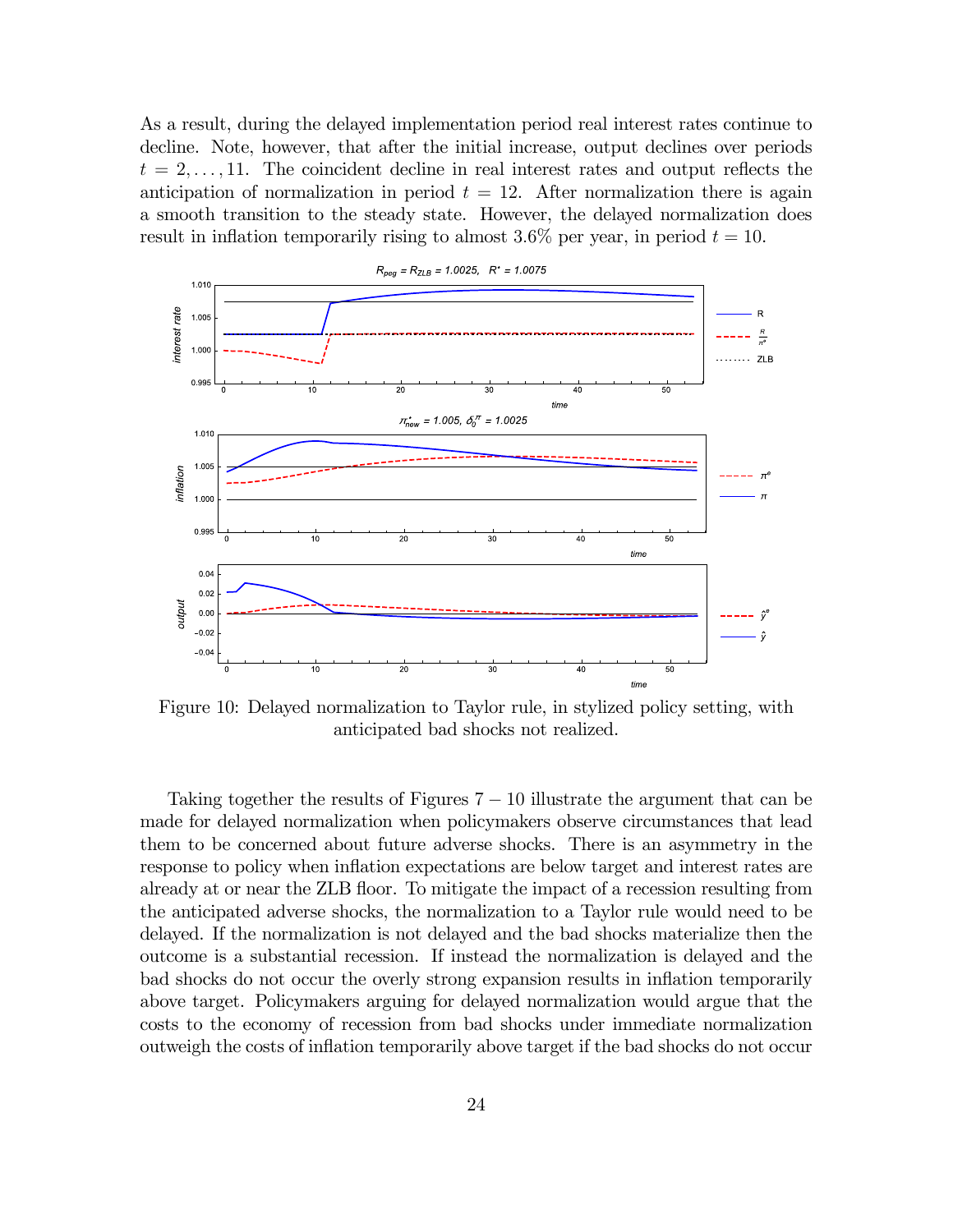

and normalization is delayed. $^{16}_{R_{\text{peg}}}$  $=R_{ZLB}=1.0025$ ,  $R^*$ 1.0075

Figure 11: Immediate normalization to interest rate peg, in stylized policy setting, without bad shocks.

Finally, we return to the sharp neo-Fisherian alternative: beginning in  $t = 2$ , the nominal interest rate is pegged at  $R^*$ . Figure 11 provides the outcome when the adverse shocks do not materialize. The first two periods are again the same as in Figures 7−10. As would be anticipated from Figure 2 and 3 the results are not good: the policy results in recession, deflation and destabilization. In Figure 11 we have assumed that expectations evolve according to adaptive learning, i.e. there is no immediate expectational effect to a normalization to the peg. Hence the destabilization occurs very rapidly. However, it is clear from our earlier results that, even with the optimistic assumption that inflation expectations immediately adjust upward to the policy change, the policy will still lead to destabilization. It should also be noted that the presence of bad shocks would lead to an even more rapid descent into recessions and deflation. Note that the scale of the axes have been modified to accommodate the severity of the outcome.

 $16$ The case for delayed normalization is stengthened further if there is the possibility of adverse shocks large enough to push the economy into deflation and stagnation if interest rates are normalized early.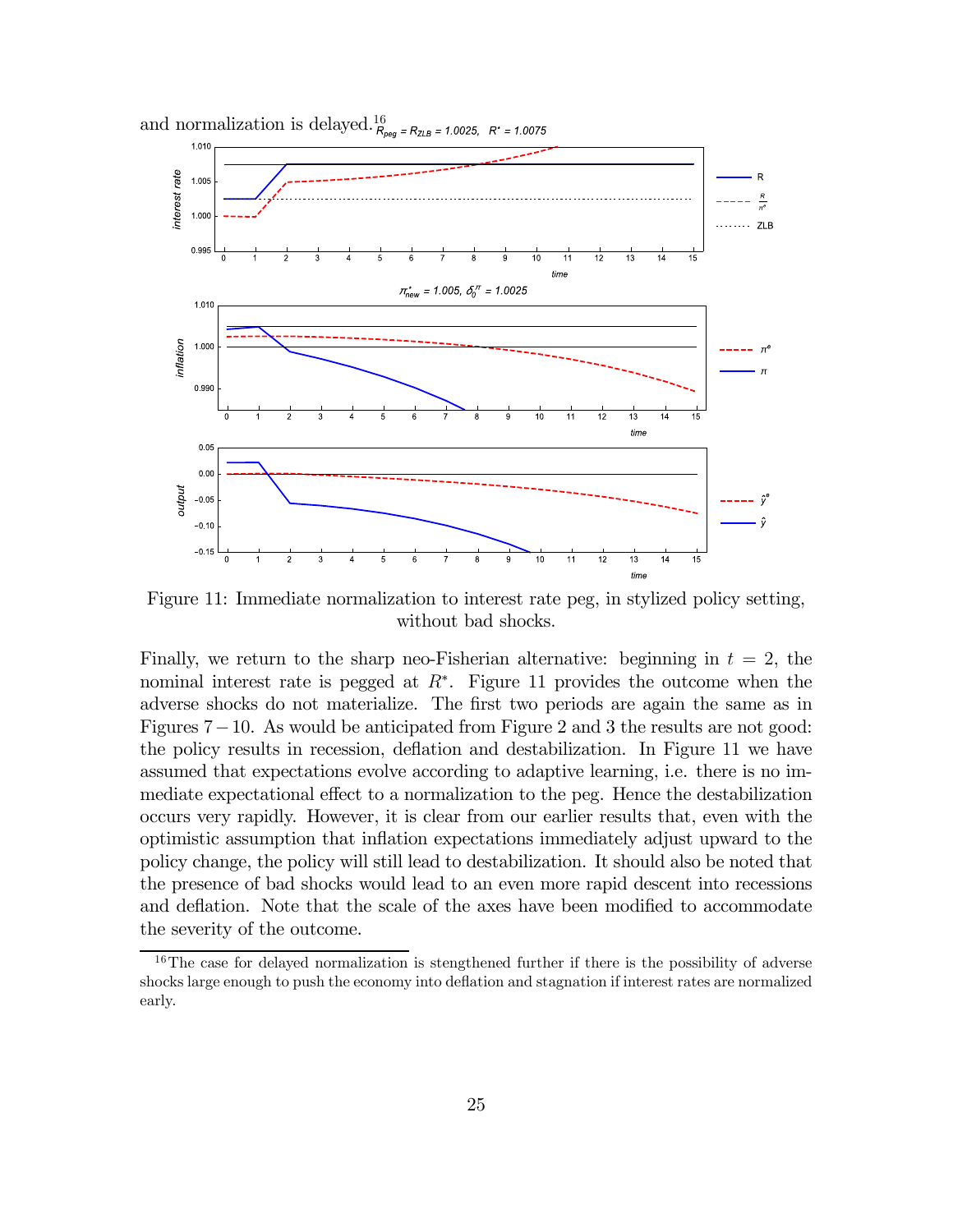### 6 Conclusion

Following the Great Recession, many countries have experienced repeated periods with realized and expected inflation below target levels set by policymakers. Should policy respond to this by keeping interest rates near zero for a longer period or, in line with neo-Fisherian reasoning, by increasing the interest rate to the steady-state level corresponding to the target inflation rate? We have shown that sharp neo-Fisherian policies, in which interest rates are set according to a fixed peg, impart unavoidable instability. In contrast, normalization implemented by an interest-rate rule following the Taylor principle is locally stable and is likely to be successful if inflation expectations are not too far below target. If inflation expectations are significantly below target, and if there is the possibility of adverse shocks in the near future, then there is an argument for delayed normalization, keeping interest rates low until a later date, when inflation expectations are near target and the threat of adverse shocks has diminished, and then implementing normalization using a Taylor rule.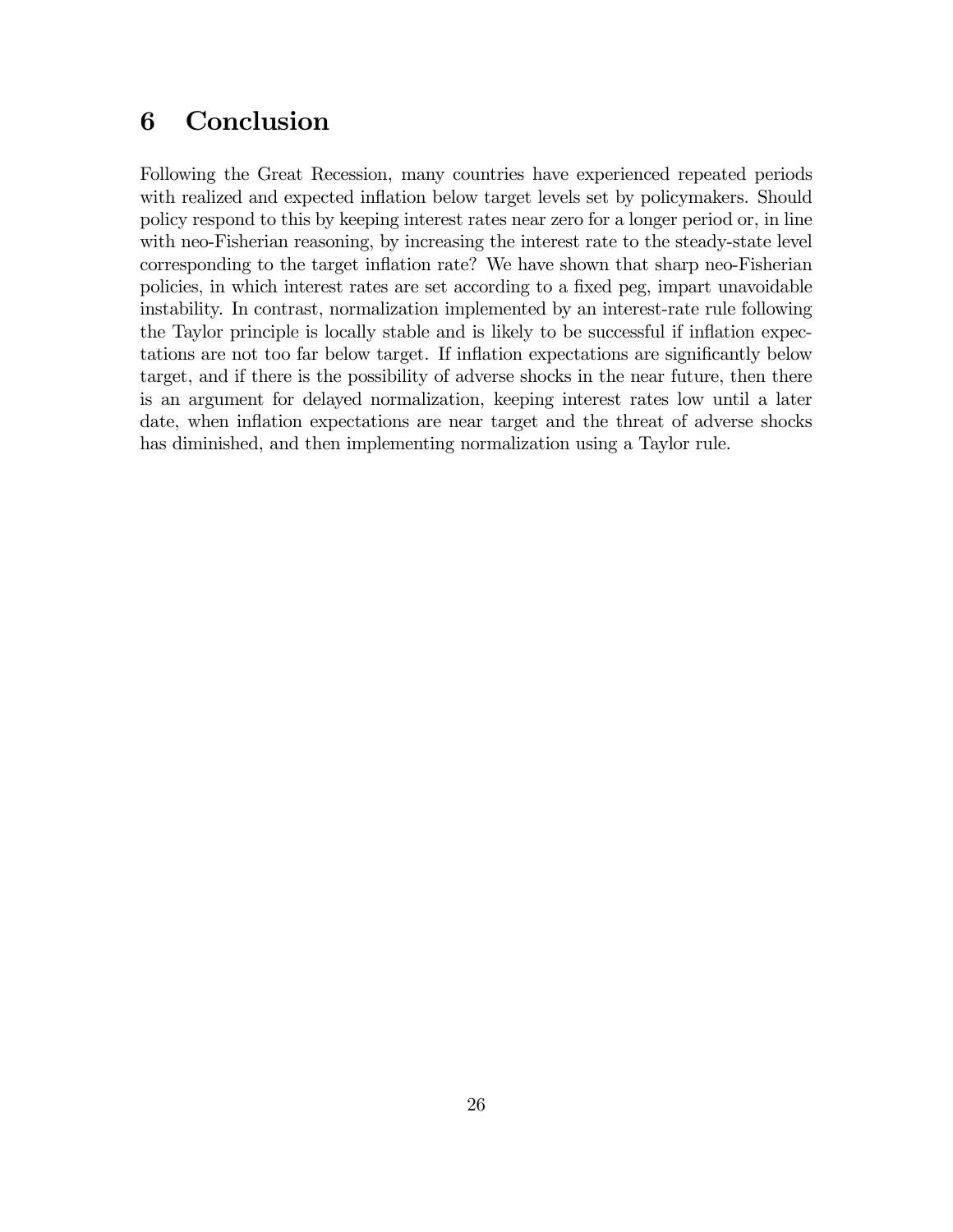## References

- [1] Arifovic, J., Bullard, J. and Kostyshyna, O. (2012), Social learning and monetary policy rules, Economic Journal 123, 38-76.
- [2] Benhabib, J., Schmitt-Grohe, S. and Uribe, M. (2001), The perils of Taylor rules. Journal of Economic Theory 96, 40-69.
- [3] Benhabib, J., Evans, G.W. and Honkapohja, S. (2014), Liquidity traps and expectation dynamics: fiscal stimulus or fiscal austerity? Journal of Economic Dynamics and Control 45, 200-238.
- [4] Branch and Evans (2006), A simple recursive forecasting model, Economics Letters 91, 158-166.
- [5] Bray, M.M. and Savin, N.E. (1986), Rational expectations equilibria, learning, and model specification, Econometrica 54, 1129-1160.
- [6] Bullard, J. (2010), Seven faces of the peril. Federal Reserve Bank of St. Louis Review 92, 339-352.
- [7] Bullard, J. (2015), Neo-Fisherianism. Presentation, University of Oregon Conference on Expectations in Dynamic Macroeconomic Models, August 2015.
- [8] Bullard, J. (2016), Changing imperatives for US monetary policy normalization. CFA presentation, February 2016.
- [9] Bullard, J. and Mitra, K. (2002), Learning about monetary policy rules, Journal of Monetary Economics 49, 1105-1129.
- [10] Cochrane, J. (2014), The neo-Fisherian question, The Grumpy Economist blog post, November 14, 2014.
- [11] Cochrane, J. (2015), Do higher interest rates raise or lower inflation. Mimeo. October 24, 2015.
- [12] Curdia, V. and Woodford, M. (2015), Credit frictions and optimal monetary policy," Working paper, Federal Reserve Bank of San Francisco.
- [13] Eusepi, S. and Preston, B. (2010), Central bank communication and expectations stabilization. American Economic Journal: Macroeconomics 2, 235-271.
- [14] Evans, G.W. and Honkapohja, S. (2001), Learning and Expectations in Macroeconomics. Princeton University Press, Princeton.
- [15] Evans, G.W. and Honkapohja, S. (2003), Expectations and the stability problem for optimal monetary policy. Review of Economic Studies 70, 807-824.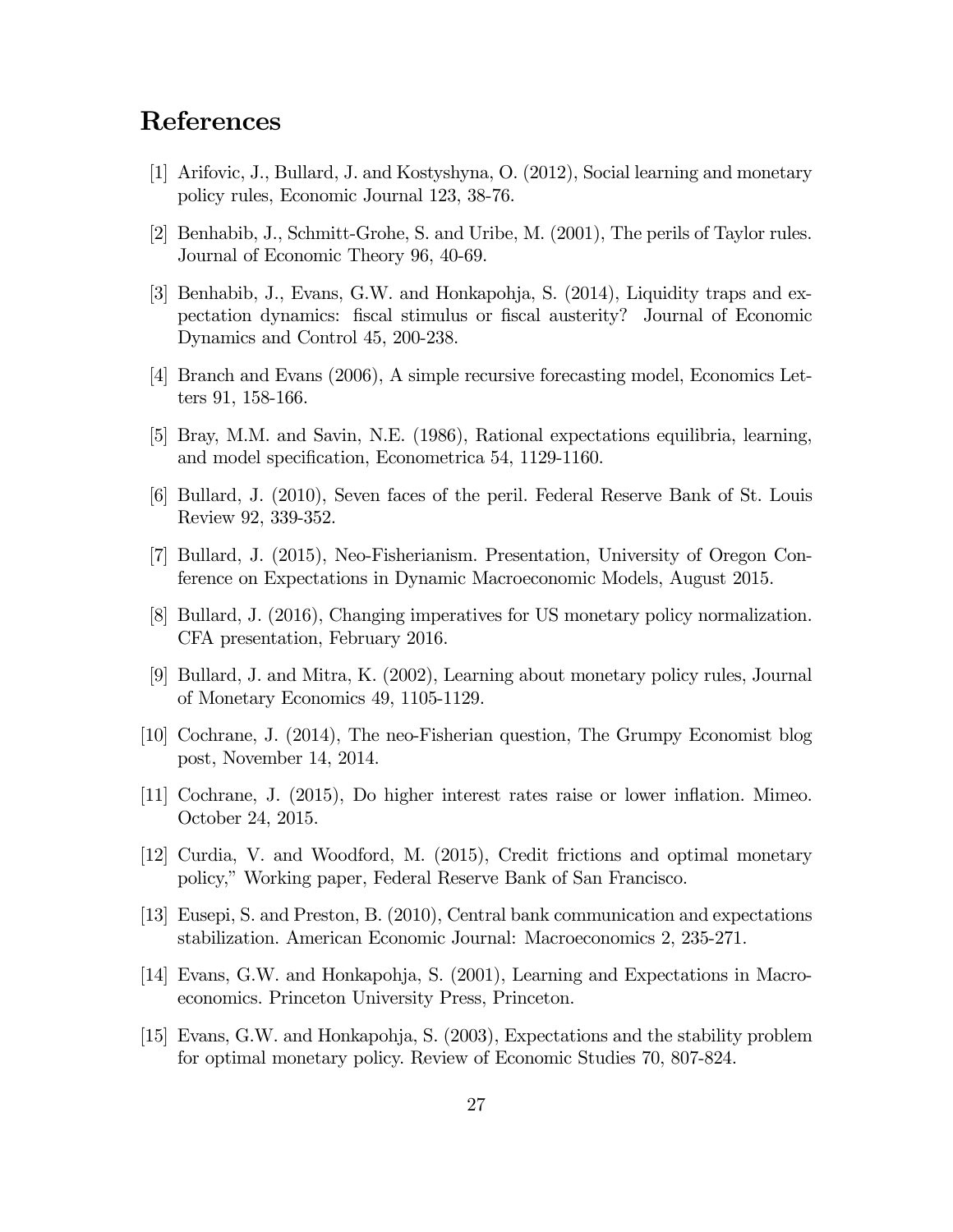- [16] Evans, G.W., Guse, E. and Honkapohja, S. (2008), Liquidity traps, learning and stagnation. European Economic Review 52, 1438-1463.
- [17] Evans, G.W., Honkapohja, S. and Mitra, K. (2016), Expectations, stagnation and fiscal policy. Discussion paper 11428, 3 August 2016, Centre for Economic Policy Research.
- [18] Evans, G.W., McGough, B. (2015), Observability and equilibrium selection. Mimeo.
- [19] Evans, G.W. and McGough, B. (2015), Learning to optimize. Mimeo.
- [20] Garcia-Schmidt, M. and Woodford, M. (2015), Are low interest rates deflationary? A paradox of perfect foresight analysis, NBER working paper 21614.
- [21] Hicks, J.R. (1939), Value and Capital. Oxford University Press, Oxford.
- [22] Howitt, P. (1992), Interest rate control and nonconvergence to rational expectations. Journal of Political Economy 100, 776-800.
- [23] Kocherlakota, N. (2016), Neo-Fisherianism: A hopefully helpful analogy. Kocherlakota's Thoughts on Policy blog post, July 10, 2016.
- [24] Lucas, Jr., R.E. (1986), Adaptive behavior and economic theory. Journal of Business, Supplement, 59, S401-S426.
- [25] Marcet, A. and Sargent, T.J. (1989), Convergence of least squares learning mechanisms in self-referential linear stochastic models, Journal of Economic Theory 48, 337-368.
- [26] McCallum, B.T. (2007), E-stability vis-a-vis determinacy results for a broad class of linear rational expectations models, Journal of Economic Dynamics and Control 31, 1376—1391.
- [27] McCallum, B.T. (2009), Inflation determination with Taylor rules: Is new-Keynesian analysis critically flawed? Journal of Monetary Economics 56, 1101— 1108.
- [28] Milani, F. (2011), Expectation shocks and learning as drivers of the business cycle, Economic Journal 121, 379—401.
- [29] Preston, B. (2005), Learning about monetary policy rules when long-horizon expectations matter, International Journal of Central Banking 1, 81—126.
- [30] Williamson, S. (2016a), More neo-Fisher. New Monetarist Economics blog post, July 18, 2016.